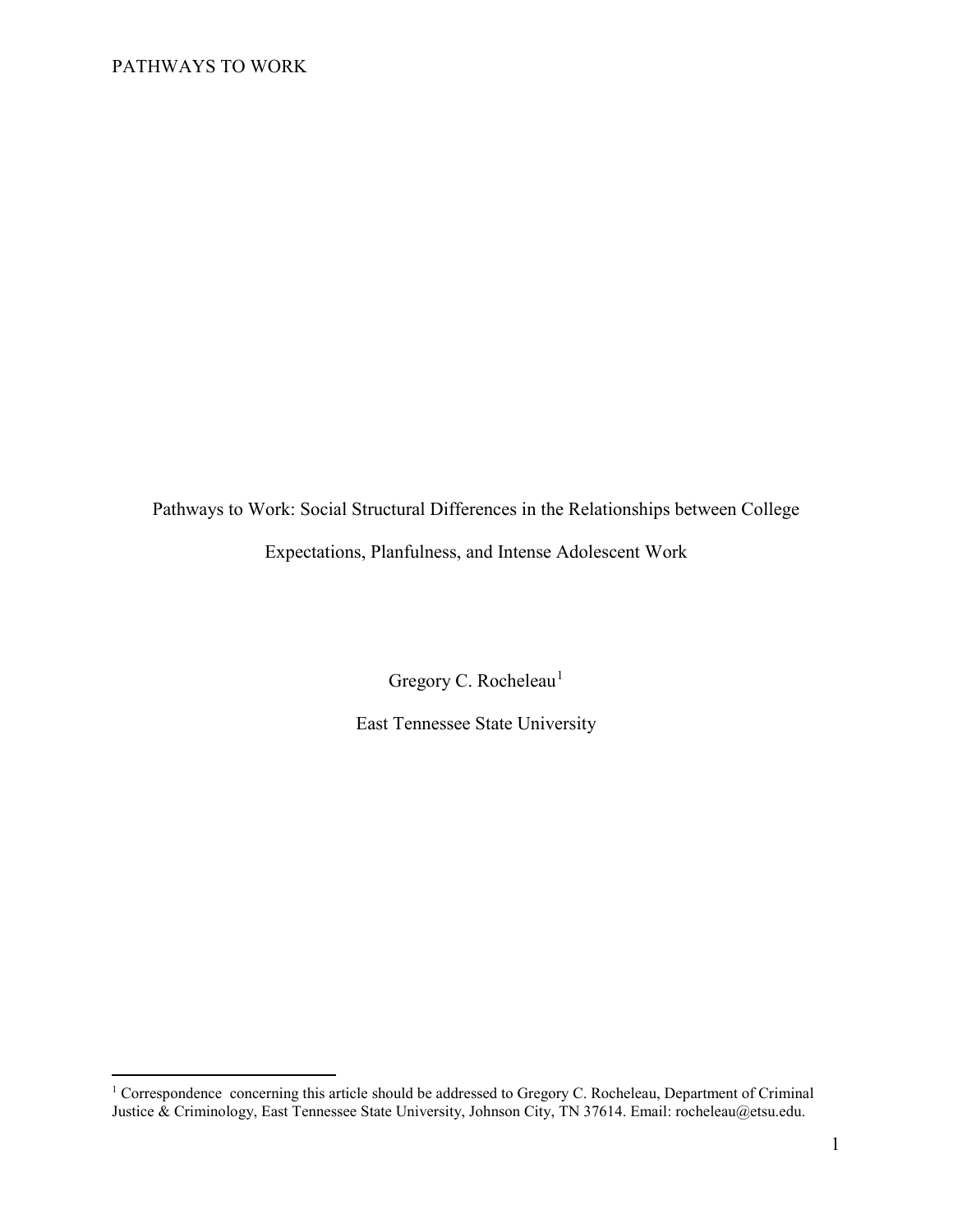Pathways to Work: Social Structural Differences in the Relationships between College Expectations, Planfulness, and Intense Adolescent Work

## Abstract

*This research examines variation in the relationships between college expectations, planfulness, and intense adolescent work by socioeconomic factors using data from Add Health (n = 8,836). Results show that higher college expectations are related to higher odds of intense school-year work among lower social class youth, but lower odds of intense work among youth from higher social class backgrounds. Moreover, planful adolescents are more likely to work intensely during the school year among youth from disadvantaged neighborhoods, but less likely to work intensely among those from advantaged neighborhoods. Results also show less variability in these relationships when considering summer work.* 

*Keywords:* Adolescent work, social class, agency, academic orientation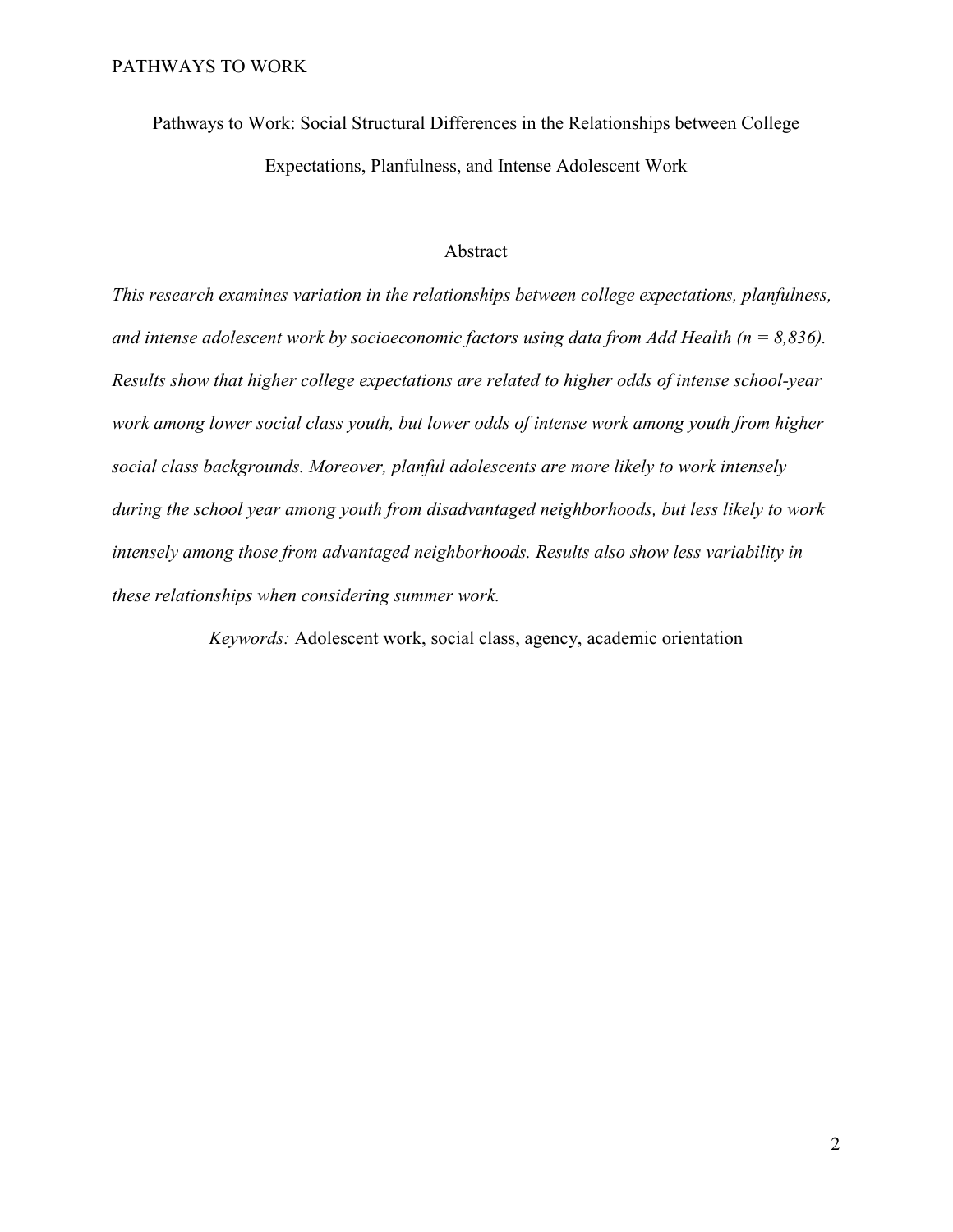Pathways to Work: Social Structural Differences in the Relationships between College Expectations, Planfulness, and Intense Adolescent Work

The average employed American age 15 and over works approximately 7.7 hours a day (U.S. Department of Labor, 2013). Entrance into the formal workplace thus constitutes a major life course transition, as individuals begin taking on adult roles and responsibilities. For many, this transition into the formal workplace begins in adolescence. Monitoring the Future data indicated that approximately 35 percent of  $8<sup>th</sup>$  graders and 40 percent of  $10<sup>th</sup>$  graders worked during the school year between 1991 and 2006 (Staff, Messersmith, & Schulenberg, 2009). Moreover, 75 percent of adolescents worked during the school year by the  $12<sup>th</sup>$  grade, with a majority working more than 16 hours per week. Adolescent employment has declined since the Great Recession, however, especially among those working longer hours (Morisi, 2008, 2010; Staff, Johnson, Patrick, & Schulenberg, 2014).

While many begin working in adolescence, the extent and nature of work varies across subgroups of the population. Social class is especially important in shaping the timing, nature, and extent of work in adolescence (D'Amico, 1984; Greenberger & Steinberg, 1986; Staff & Mortimer, 2007; Warren & Lee, 2003). School-related factors also impact the work experience. Despite frequently being discussed as a negative outcome of work (Largie et al., 2001; Roisman, 2002; Steinberg & Dornbusch, 1991; Tyler, 2003), some have argued that youth who do poorly in school select into the workplace earlier and with greater intensity (Warren, 2002). Yet, little research has examined the extent to which adolescent work represents purposeful action that interacts with a youth's embedding within larger processes of social stratification (see Staff & Mortimer, 2007 for exception) and few studies have considered work during the summer.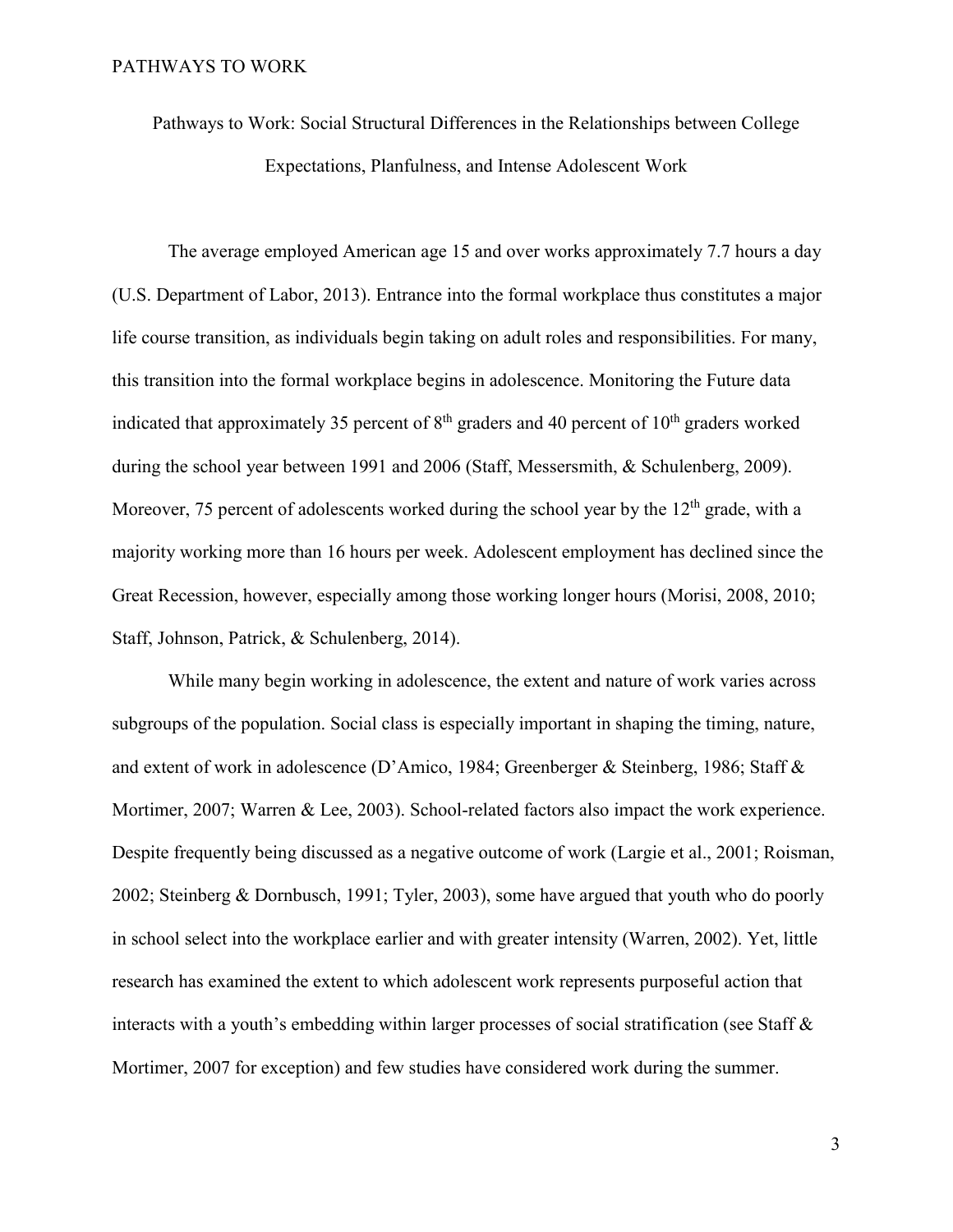$\overline{a}$ 

This study uses data from the National Longitudinal Study of Adolescent<sup>[2](#page-3-0)</sup> (Add Health) to more closely examine pathways to work in adolescence by emphasizing the importance of strategy and opportunity. Specifically, the current study examines whether adolescent planfulness and college expectations predict intense work, and whether these relationships vary by socioeconomic disadvantage. Both school-year and summer work outcomes are compared to further specify potential selection processes.

### **Literature**

### **Academic Orientations and Selection to the Workplace**

Previous studies have found that adolescent work intensity is associated with lower levels of school performance, including lower grades (Largie et al., 2001; Roisman, 2002; Steinberg & Dornbusch, 1991; Tyler, 2003) and less time spent on school-related activities (D'Amico, 1984; Safron et al., 2001; Steinberg & Dornbusch, 1991). Adolescent work has also been related to dropping out of high school (Apel, Bushway, Paternoster, Brame, & Sweeton, 2008; D'Amico, 1984; Marsh, 1991; Warren & Lee, 2003) and lower levels of college attendance (Carr, Wright, & Brody, 1996).

Some research, however, raises questions as to consistency of this association across subgroups of the population. For instance, work intensity appears to only be related to poorer academic outcomes for some race and sex groups (Gottfredson, 1985; D'Amico, 1984; McNeal, 1997), and those from economically advantaged backgrounds (Entwisle, Alexander, & Olson,

<span id="page-3-0"></span><sup>&</sup>lt;sup>2</sup> This research uses data from Add Health, a program project designed by J. Richard Udry, Peter S. Bearman, and Kathleen Mullan Harris, and funded by a grant P01-HD31921 from the Eunice Kennedy Shriver National Institute of Child Health and Human Development, with cooperative funding from 23 other federal agencies and foundations. Special acknowledgment is due Ronald R. Rindfuss and Barbara Entwisle for assistance in the original design. Persons interested in obtaining data files from Add Health should contact Add Health, Carolina Population Center, 123 W. Franklin Street, Chapel Hill, NC 27516-2524 (addhealth@unc.edu). No direct support was received from grant P01-HD31921 for this analysis.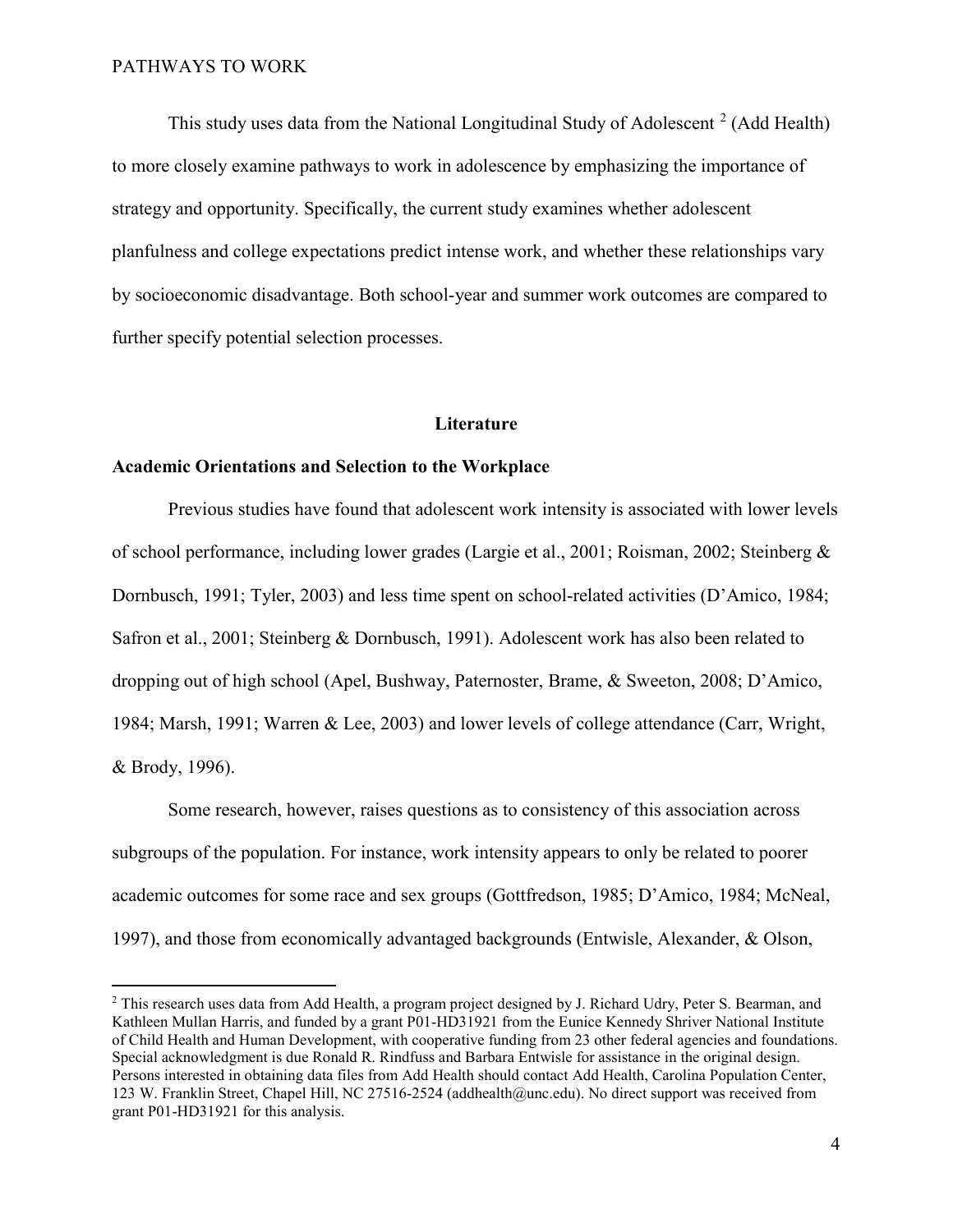2005; Lee & Staff, 2007; Leventhal et al., 2001). The detrimental impact of adolescent work may also be contingent on the type of job (Barling et al., 1995; McNeal, 1997), amount of hours worked (D'Amico, 1984; Mortimer, Finch, Ryu, Shanahan, & Call, 1996), or motivations for working (Marsh, 1991).

Other researchers have questioned the causal nature of the relationship between adolescent work and academic outcomes, suggesting that it may be spuriously driven by preexisting characteristics that lead some youth to select into the workplace at the expense of school (Sabia, 2009; Schoenhals et al., 1998; Warren et al., 2000). Research by Sabia (2009), for instance, found that the negative relationship between work and grades was substantially reduced using a fixed-effects approach to account for unmeasured time-invariant characteristics.

Several researchers have demonstrated that the association between adolescent work and delinquency is partially accounted for by demographic factors (Bachman & Schulenberg, 1993; Mihalic & Elliott, 1997; Paschall, Ringwalt, & Flewelling, 2002; Paschall, Flewelling, & Russell, 2004). Using advanced statistical procedures, other studies have reported either a weaker or non-significant relationship between adolescent work and delinquency; and in some cases, a negative relationship mirroring that among adults (Apel et al. 2007; Apel et al. 2008; Brame, Bushway, Paternoster, & Apel, 2004).

In explaining such selection effects, some argue that there is an adult-like trait or characteristic that drives some adolescents into the workplace (Bachman & Schulenberg, 1993; Bachman et al. 2003; Jessor & Jessor, 1977; Newcomb & Bentler, 1988). Others have suggested that poor academic achievement causes adolescents to select into the workplace. Warren (2002), for instance, asserted that the relationship between adolescent work and academic outcomes is conditional on the primary orientation of the student; successful students are primarily oriented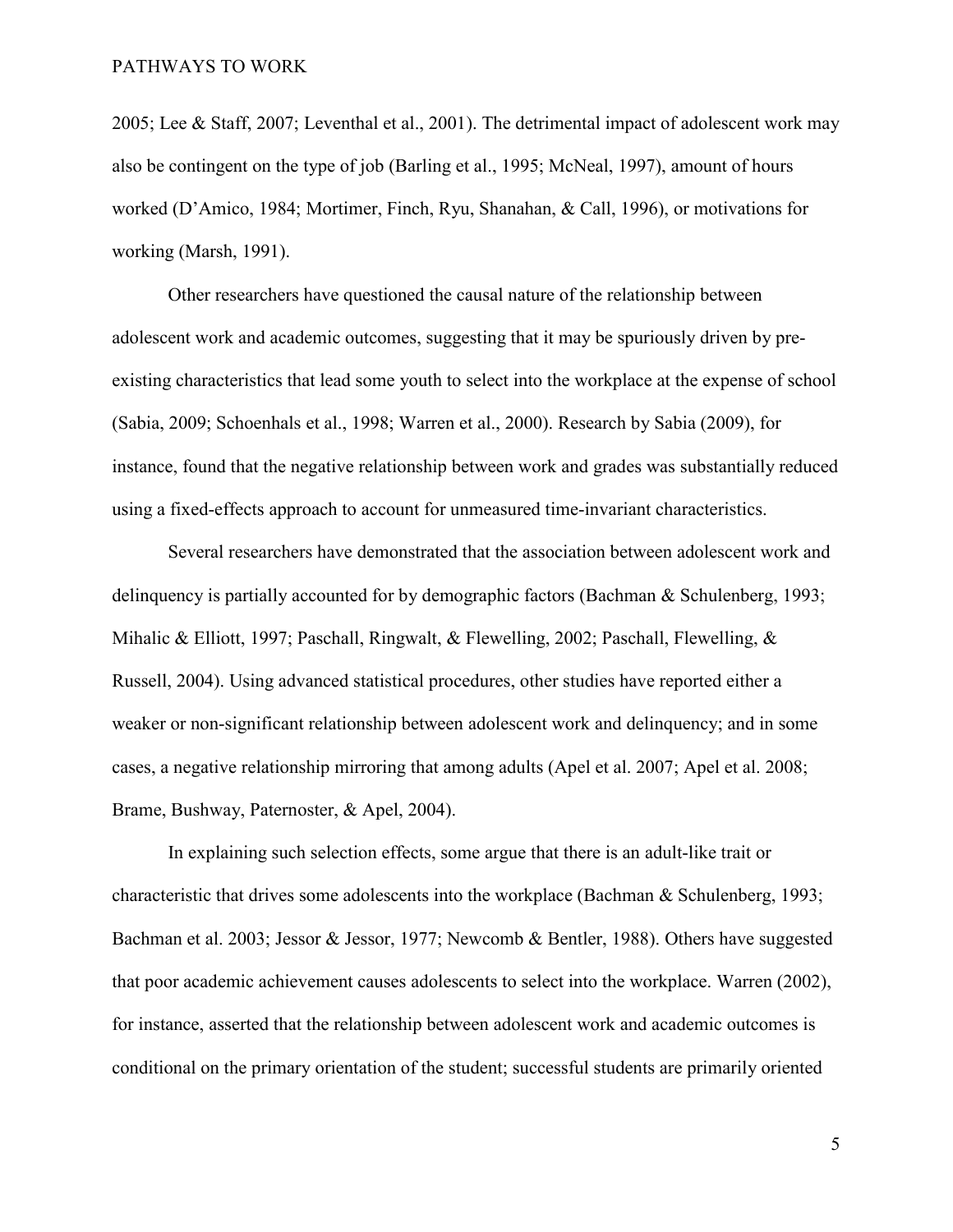toward school and more likely to limit work, whereas students who do poorly in school are primarily oriented toward the workplace and thus work with greater intensity.

### **Planfulness, Social Class, and Selection into the Workplace**

A number of studies have shown that social class shapes how adolescents experience work and school. Adolescents from more economically disadvantaged backgrounds are less likely to be employed (Entwisle, Alexander, Olson, & Ross, 1999; Entwisle, Alexander, & Olson, 2000; Keithly & Deseran, 1995; Leventhal et al., 2001; O'Regan & Quigley, 1996; Phillips & Sandstrom, 1990), but when they do work they do so with greater intensity (Staff  $\&$ Mortimer, 2007; Warren & Lee, 2003). In contrast, those from lower social class backgrounds have less success in the classroom (Alexander, Entwisle, & Olson, 2001; Lareau, 2003; South, Baumer, & Lutz, 2003).

Mortimer (2003) further situated the inter-relationships between social class, academic orientations, and adolescent work within a larger life-course framework. Using a longitudinal sample of Minnesota youth, she identified two distinct pathways of preparation for adult careers: one through the workplace with adolescents being less engaged in school and pursuing adult-like work; and another through the educational system with adolescents more engaged in school and working more moderately. Mortimer suggested that adolescents strategically select which pathway to pursue based in part on family social class. Economically disadvantaged adolescents, who are less likely to obtain a college education, tend to follow the workplace pathway to adulthood. Supporting this contention, Staff and Mortimer (2007) found that "low promise" adolescents (i.e., those with early academic difficulties, low aspirations, and from lower socioeconomic status families), were more likely to work intensely. In contrast, "high promise"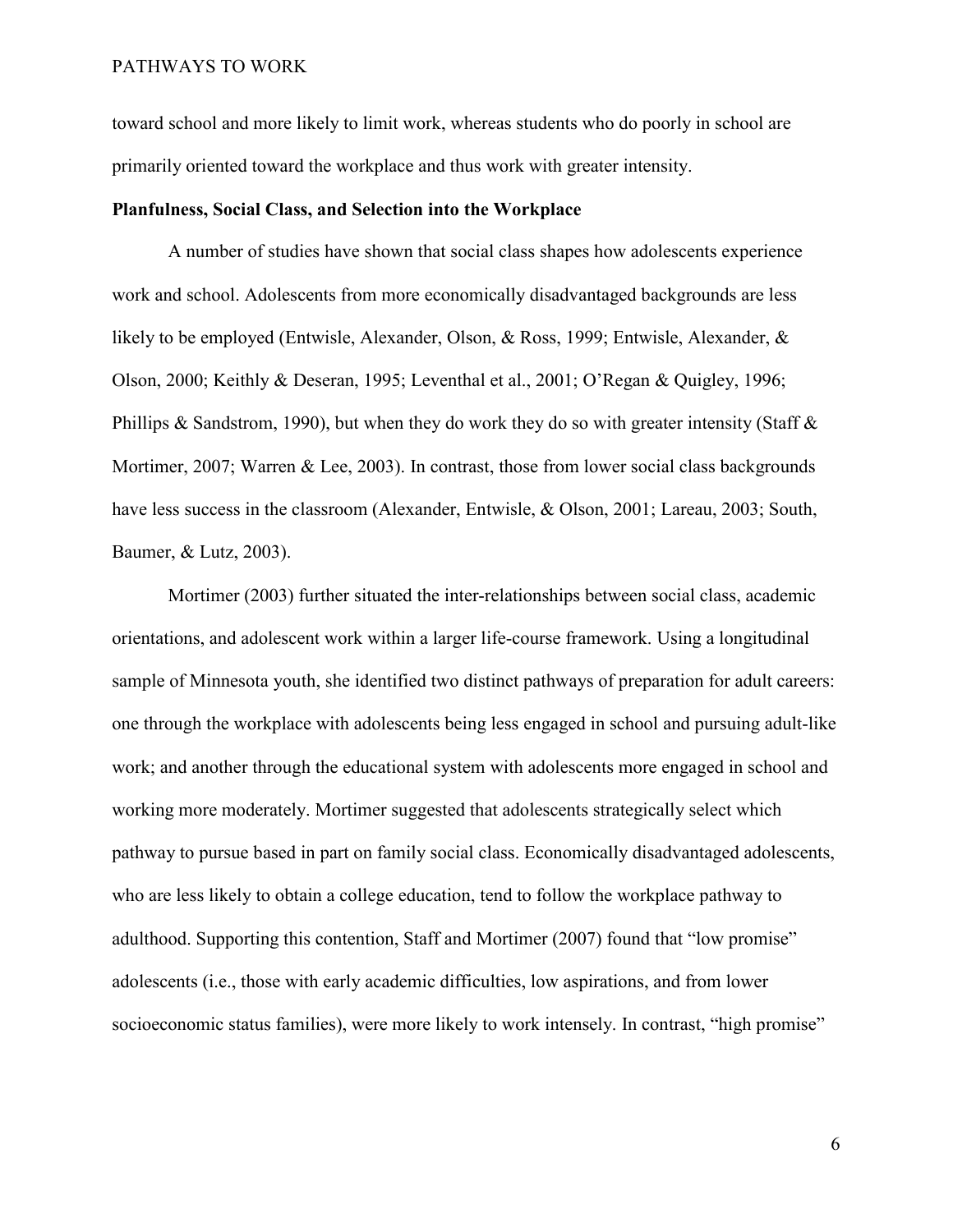adolescents with early academic success, higher aspirations, and more advantaged backgrounds tended to limit their work hours.

That early entrance into the formal workforce represents strategic behavior among youth from disadvantaged backgrounds is consistent with Clausen's (1991) notion of planful competence, described as the extent to which choices are thought through. Clausen argued that adolescents vary in levels of planful competence and that this variation predicts the degree to which positive and realistic goals are achieved later in life. Research has illustrated the importance of agency or planful competence with respect to early entrance into the workforce (Bozick, 2009; Shanahan, Elder, & Miech, 1997; Shanahan, Miech, & Elder, 1998). For example, studies have found that youth are more likely to leave school and enter the labor force when there are greater job opportunities (Bozick, 2009; Shanahan et al., 1998).

### **Current Study**

The current study seeks to gain further insight into these issues by considering how strategy and opportunity interact to influence decisions to work intensely in adolescence. The first research question examines the extent to which work and school represent divergent life course pathways, in a manner consistent with Mortimer (2003). *The first hypothesis* is that the negative relationship between college expectations and intense work during the school year will be weaker for those from economically disadvantaged backgrounds. This study also examines how agency is related to intense work. Using a measure closely related to planful competence (Clausen 1991), *the second hypothesis* is that more planful adolescents from disadvantaged backgrounds will be more likely to work intensely during the school year, whereas more planful youth from advantaged backgrounds will be more likely to limit their engagement in work.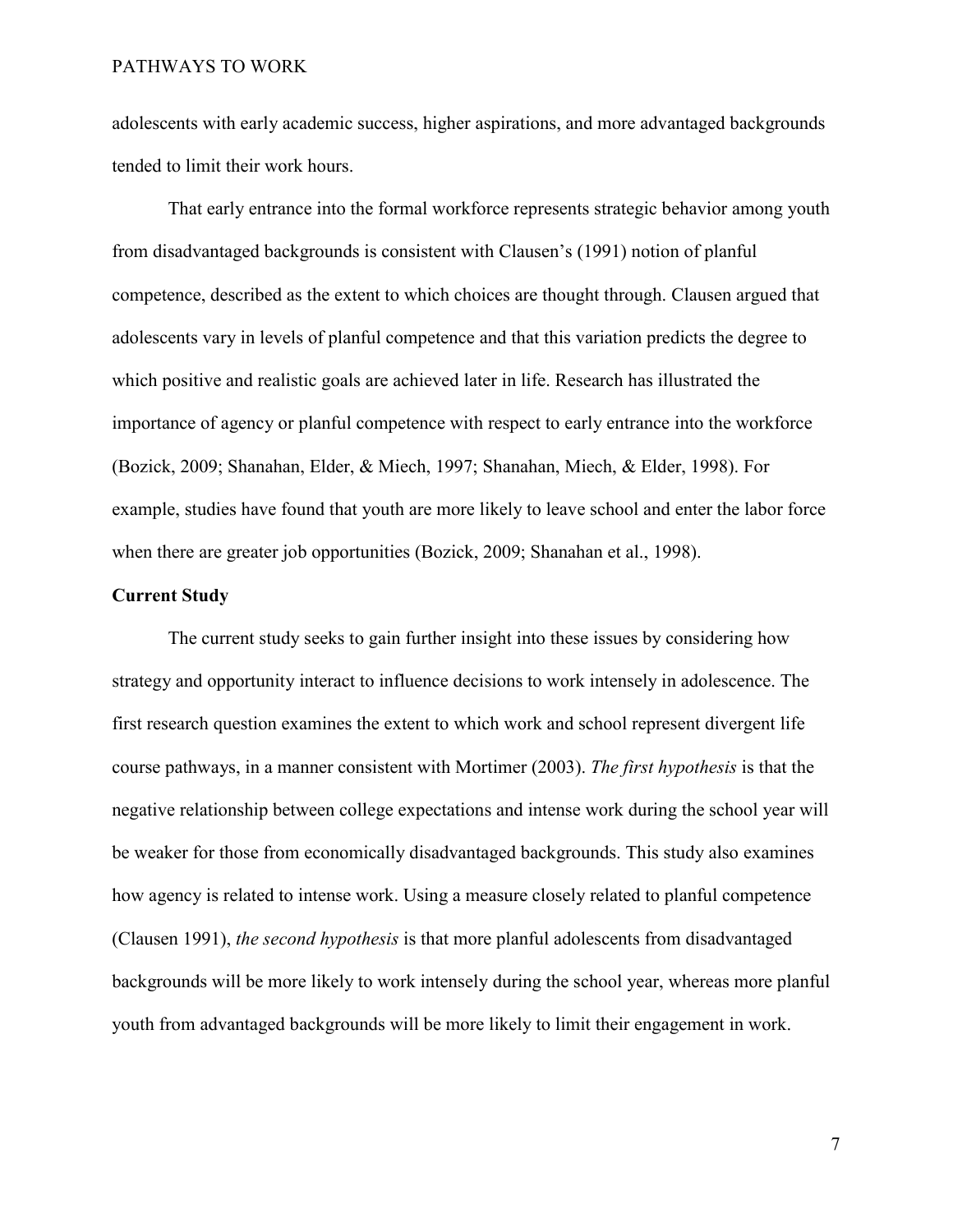Previous studies have tended to only examine adolescent work during the school year. As such, work is more likely to conflict with academic performance and involvement. It is also important, however, to consider work during the summer to more completely understand the interplay between work, academic orientations, agency, and social class. To the extent that work and school represent competing pathways (Mortimer, 2003), it follows that selection processes may be less pronounced in the case of summer work that less directly competes with educational demands. Thus, *the third hypothesis* is that there will be less variability by economic disadvantage in the relationships between college expectations, planfulness, and intense work for models predicting intense work in the summer.

### **Methods**

### **Data and Sample**

This study uses the first two waves of data from the National Longitudinal Study of Adolescent Health (Add Health). Add Health is a nationally representative sample of students in grades 7 to 12. Students from 145 junior and high schools across the United States were randomly selected to participate in the longitudinal study, stratified by age and sex. The first wave of data collection was conducted in 1994 – 1995, with 90,118 students completing inschool questionnaires, and a core longitudinal sample of 20,745 students interviewed from home. The response rate for the Wave I in-home survey was 78.9 percent. Approximately 15,000 students were re-interviewed about a year later in 1996. The response rate was 88.2 percent at Wave II. It is important to note that Wave I seniors were excluded from this second wave of data collection.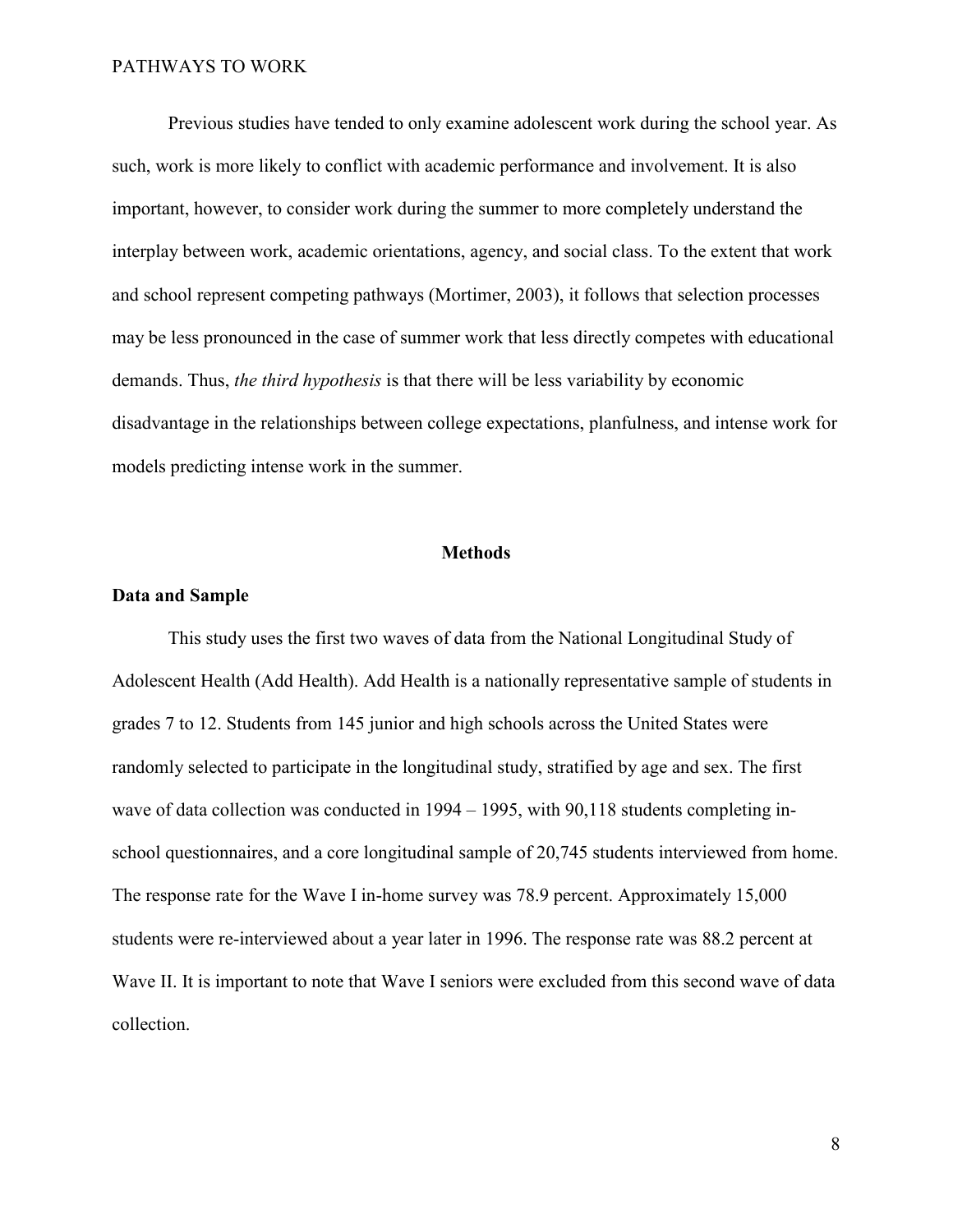The analytic sample is drawn from the 13,568 students who participated in both Wave I and Wave II. For the purposes of this study, it is crucial that respondents are both old enough to work significant hours and young enough to still be considered in adolescence. The sample is thus further restricted to respondents between the ages of 14 and 17 at Wave I. Respondents who are already taking college classes in Wave II are also excluded from the analyses since college expectations is a key variable. These restrictions reduce the sample to 9,624. Lastly, listwise deletion of a small number of cases with missing data on key variables (no variable had more than 3 percent missing) yields a final analytic sample of 8,836 adolescents.

### **Measures**

**Adolescent work**. *School-year adolescent work* is based on the Wave II question "How many hours do you spend working for pay in a typical non-summer week?" Since youth working long hours are especially at risk for problem behaviors, and moderate work may be beneficial to youth (Mortimer et al., 1996; Paschall et al., 2004; Valois, Dunham, Jackson, & Waller, 1999), three categories are created: no work , moderate work (1 to 20 hours per week), and intense work (21 or more hours per week). A variable for s*ummer adolescent work* is created in similar fashion based on the Wave II question "How many hours do you spend working for pay in a typical summer week?"

**Social structural factors**. Two separate social structural measures are used to more thoroughly examine how economic disadvantage impacts patterns of work in adolescence. Following Ford, Bearman, & Moody (1999), *social class* is constructed by adding together two 5 point scales of parent educational attainment and occupation, producing a 10 point scale. Only education is considered if the parent is not working. Mothers' and fathers' social class positions are calculated separately, with the highest social class of either parent contributing to the scale.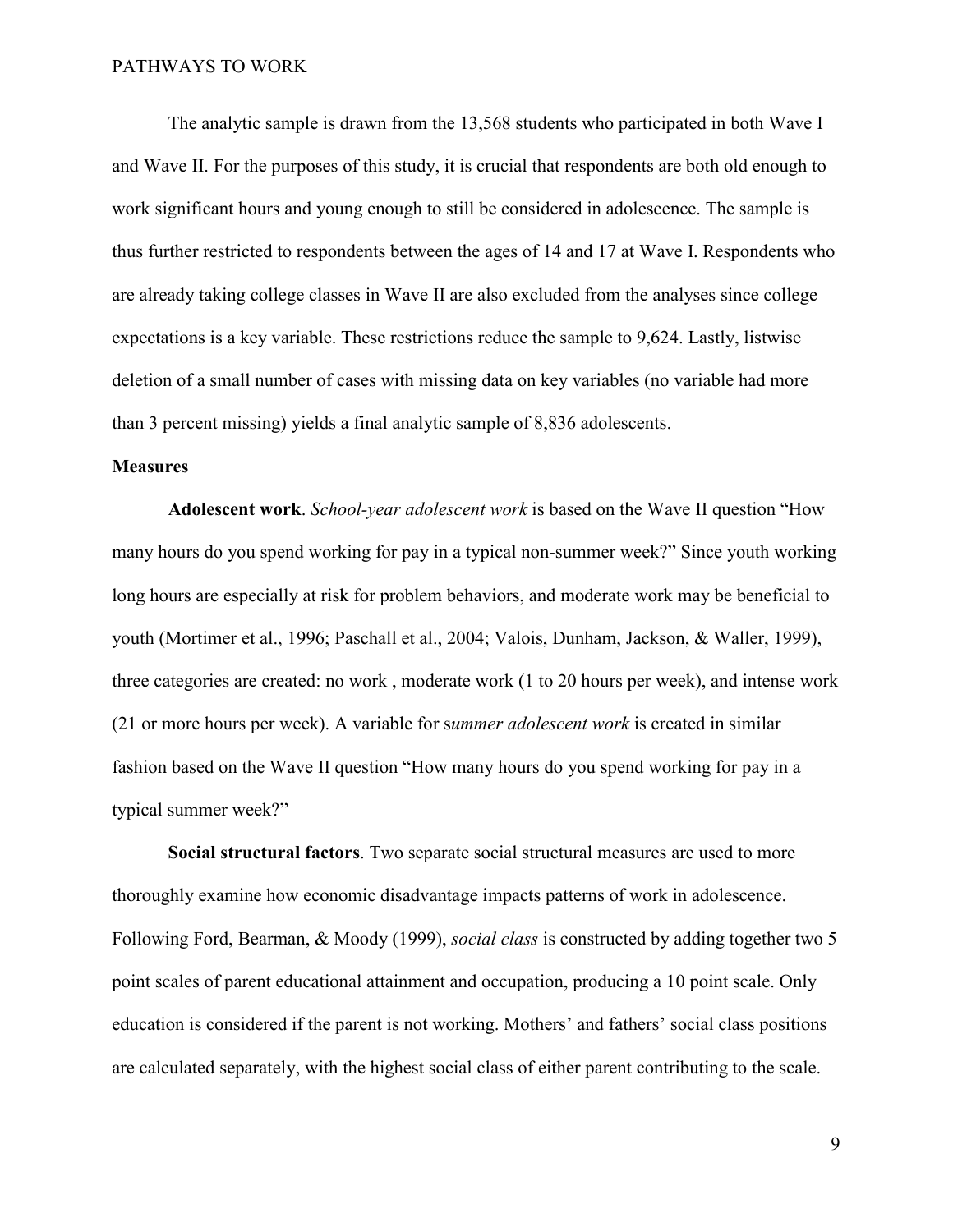Missing data from the in-home adolescent reports are filled in (when available) from parent reports of education, and adolescent in-school reports of parent education and occupation. For interpretive purposes, dummy variables are created for low (1 standard deviation below the mean), average (within 1 standard deviation of the mean), and high (1 standard deviation above the mean) social class groups.

The second social structural variable, *neighborhood disadvantage*, is created from 1990 Census data by taking the mean of the following census tract measures: proportion of singlemother households; proportion of households with less than \$15,000 in annual income; and the proportion of persons unemployed. For ease of interpretation, mean neighborhood disadvantage is multiplied by 100 so that a 1 unit increase represents a 1 percent change in neighborhood disadvantage. This variable is based on a similar measure used by Vazsonyi, Cleveland, & Wiebe (2006). Dummy variables for low, average, and high neighborhood disadvantage are created based on 1 standard deviation above and below the mean of neighborhood disadvantage.

**Social psychological factors***. Planfulness* is based on how much adolescents agree with the following statements at Wave I: "When you have a problem to solve, one of the first things you do is get as many facts about the problem as possible;" "When you are attempting to find a solution to a problem, you usually try to think of as many different ways to approach the problem as possible;" "When making decisions, you generally use a systematic method for judging and comparing alternatives;" and "After carrying out a solution to a problem, you usually try to analyze what went right and what went wrong." Responses for each question are reported on a five-point scale ranging from "strongly agree" to "strongly disagree." The planfulness construct yields an alpha of 0.7. These items have also been used by previous researchers to identify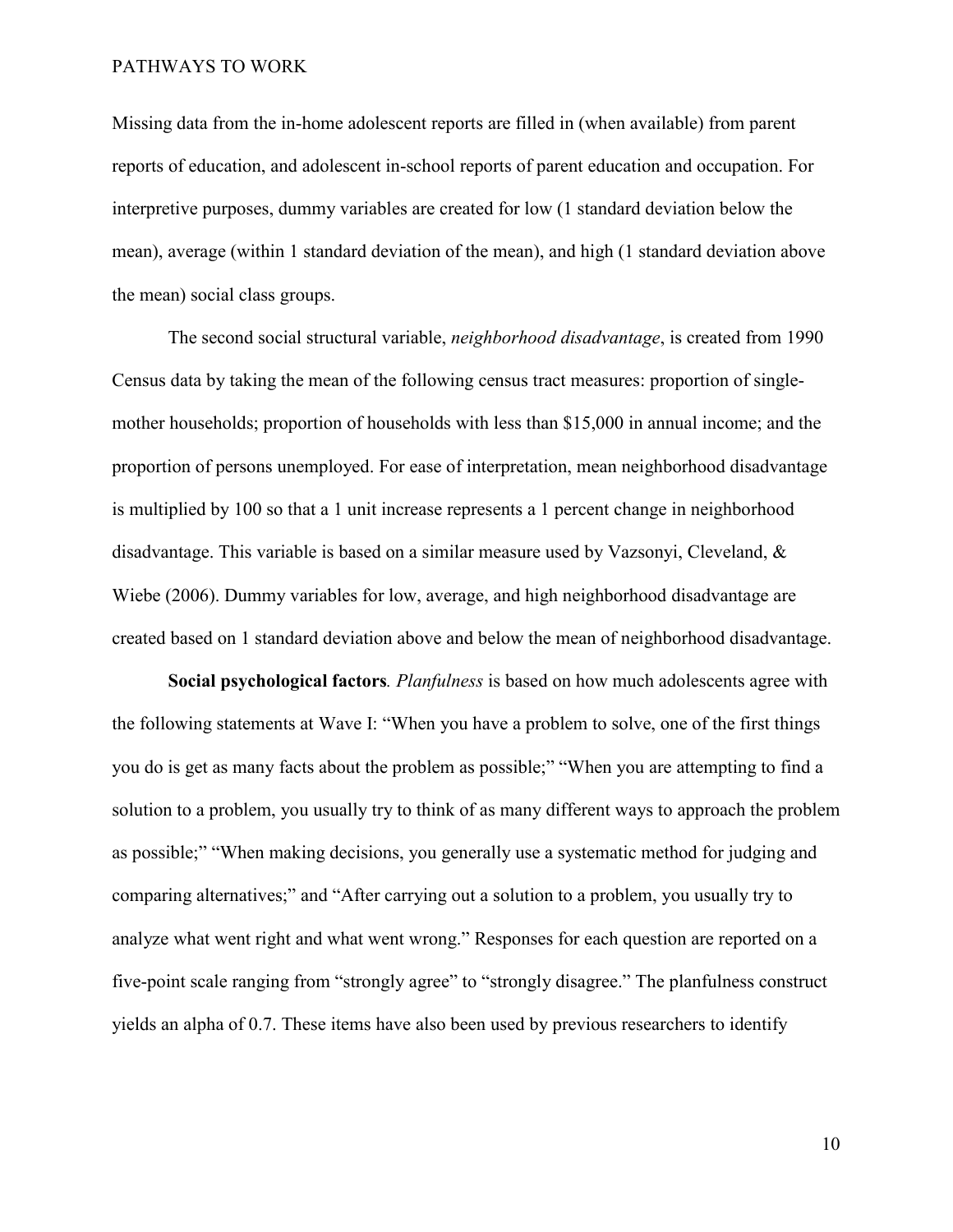impulsivity (Beaver & Wright, 2005; Daigle, Cullen, & Wright, 2007) and thoughtfully reflective decision making (Paternoster & Pogarsky, 2009).

Another social psychological factor thought to impact patterns of work in adolescence is *college expectations*. This variable is obtained from Wave I and is based on a question asking respondents how likely it is they will go to college. Responses are measured on a 5 point scale from low to high.

**Controls***.* A number of demographic controls from Wave I are incorporated in analyses. *Race and ethnicity* is classified into the following mutually exclusive categories: Non-Hispanic White; Non-Hispanic African-American; Hispanic; Non-Hispanic Asian; and other. *Age* and *gender* are also controlled for in analyses. *Family structure* is a dummy variable where respondents from two-biological-parent households are coded 1 and other family structures are coded 0. Last, *grade point average* is based on self-reported grades in English or language arts, mathematics, history or social studies, and science. Responses for this measure range from 0.5 to 4.0.

### **Analytic Strategy**

Analyses use multinomial logistic regression in SAS and incorporate Add Health project weights to account for the complex sampling design. Contrasts are made between intense work and no work, and then between intense work and moderate work across analyses. The first groups of models assess the relationships among measures of college expectations, planfulness, and socioeconomic factors with intense work, net of controls. A second set of models examine the extent to which the relationships between college expectations, planfulness, and intense work vary among adolescents from different social class and neighborhood disadvantage backgrounds. Analyses are carried out for both school-year and summer work outcomes to further capture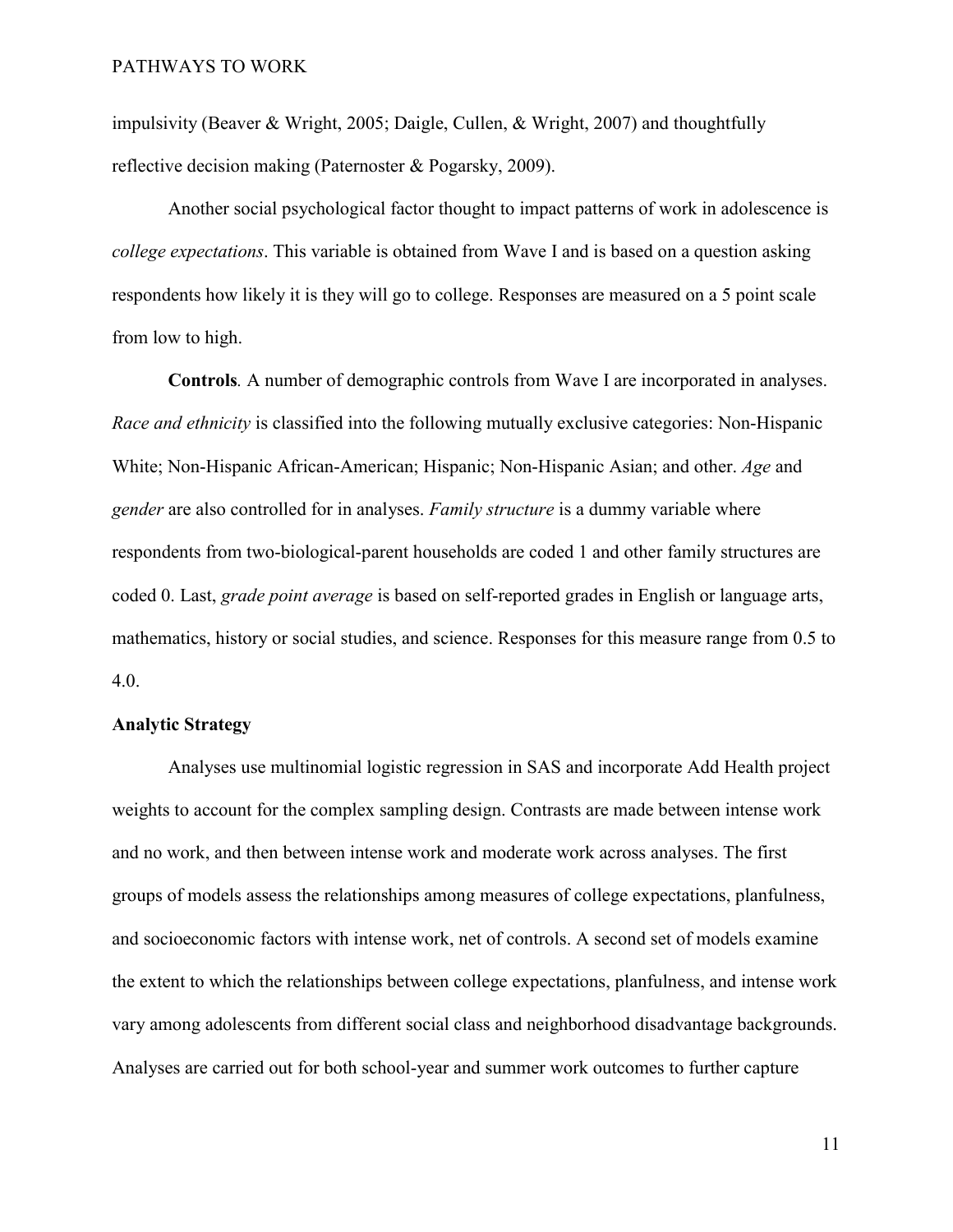potential differences in patterns of work among adolescents. Supplemental analyses using OLS regression in SAS indicate no issues with multicollinearity, as the Variance Inflation Factors (VIF) are all between 1.0 and 1.3.

### **Results**

## **Descriptive Statistics**

Table 1 reports the means and frequencies for all variables. Results show that, during the school year, 41.6 percent of adolescents do not work, 42.7 percent work moderately, and 15.7 percent work intensely. Not surprisingly, adolescents report working more hours during the summer, where 32.9 percent of adolescents do not work, 26.5 percent work moderately, and 40.5 percent work intensely. Also, 27.0 percent of respondents are from the lower social class backgrounds, 45.7 percent are from the average social class backgrounds, and 27.3 percent are from higher social class backgrounds. Neighborhood disadvantage is distributed such that 15.8 percent of respondents reside in relatively disadvantaged neighborhoods (the high disadvantage category), 79.5 percent reside in average neighborhoods (the average disadvantage category), and 4.7 percent reside in relatively advantaged neighborhoods (the low disadvantage category). Regarding key social psychological factors, results show relatively high means of 2.8 for planfulness and 3.2 for college expectations (on scales ranging from 0 to 4). In addition, the mean grade point average is 2.7, and the mean age of the sample is 15.5 years at Wave I. About 50 percent of the sample are female (51.3 percent), just over half are White (54.6 percent), and 56.1 percent of adolescents are from two-biological-parent households.

<Table 1 About Here>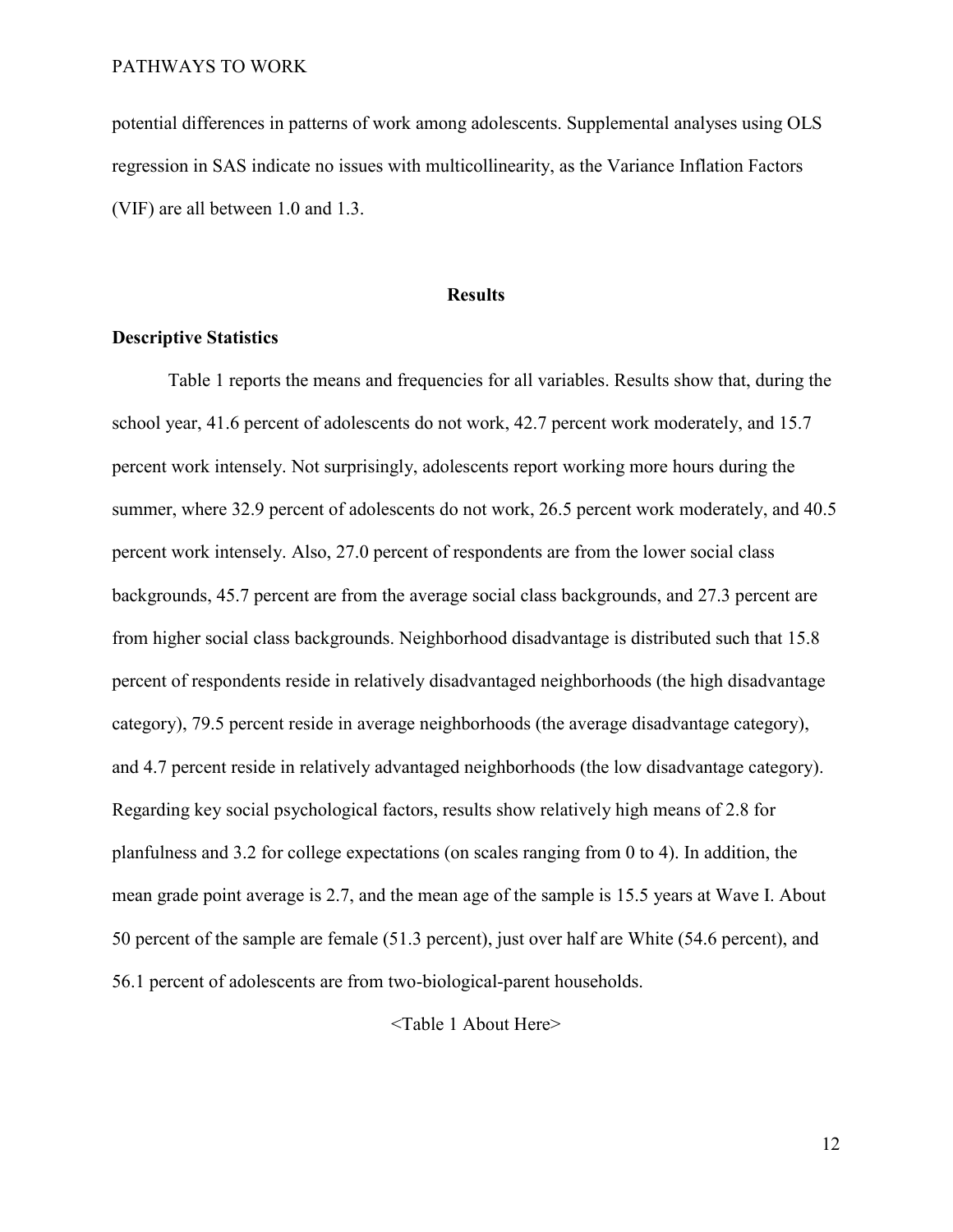### **Intense School-year Work: Multivariate Models**

Table 2 regresses Wave II intense work during the school year on Wave I social psychological and social structural factors, controlling for basic demographic characteristics, where adolescents who do not work serve as the contrast group. Results show that youth from higher social class backgrounds are less likely to work intensely compared to those from average social class backgrounds, and each unit increase in grade point average is related to a 9.8 percent lower odds of intense work. Results also show that with each year of age comes a 124.1 percent increase in the odds of intense work. Moreover, males and Whites report higher odds of intense work compared to females and most racial and ethnic groups.

### <Table 2 About Here>

Also in Table 2, Wave II intense work during the school-year is regressed on social psychological and social structural factors, net of controls, where adolescents who work moderately are the contrast group. As before, those from higher social class backgrounds are less likely to work intensely compared to those from average social class backgrounds. However, a similar pattern is now observed with regard to neighborhood disadvantage, where adolescents from relatively advantaged neighborhoods are less likely to work intensely compared to adolescents from average neighborhoods. Increases in age are again associated with higher odds of intense work, and females are less likely to work intensely compared to males. Interestingly, when those who work moderately serve as the contrast group, much of the racial and ethnic differences are not significant, with the exception that White adolescents are more likely to work intensely than Asian adolescents and less likely to work intensely than those from the "other" race or ethnicity group. Results also reveal that adolescents from two-biological-parent families are less likely to work intensely compared to those from other family backgrounds.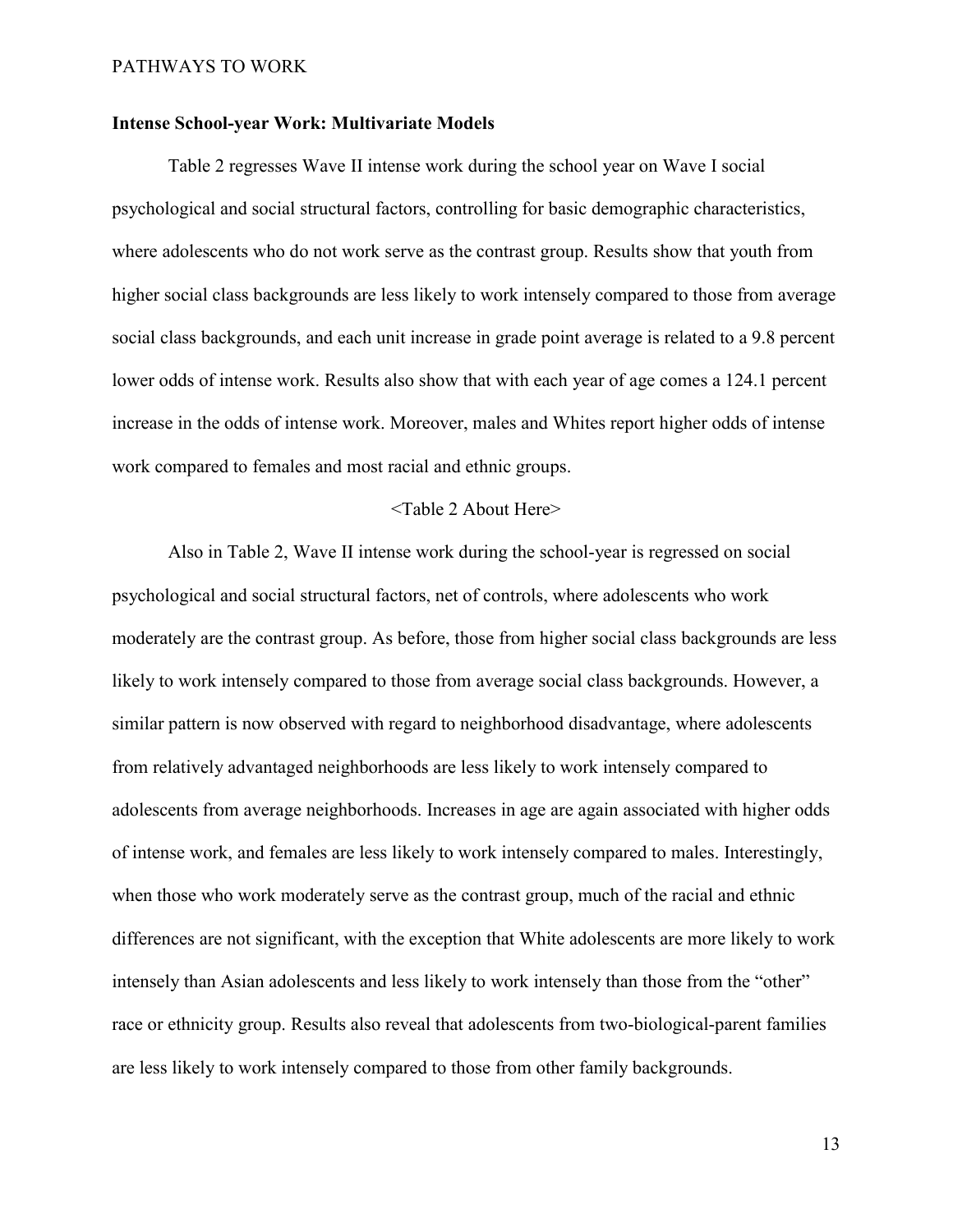# **Intense School-year Work: Interactions between Social Psychological and Social Structural Factors**

Results from Table 3 show significant differences in the effect of planfulness on schoolyear intense work by levels of neighborhood disadvantage, especially when contrasting intense work versus no work. In particular, the effect of planfulness on intense work is greater among those from relatively disadvantaged backgrounds, as reported in Model 2. Figure 1 further illustrates this difference by showing the predicted probabilities of intense work for adolescents with low (0), mid (2), and high (4) levels of planfulness across levels of neighborhood disadvantage. In addition to the more positive impact of planfulness on intense work observed among those from relatively disadvantaged neighborhoods, adolescents from relatively advantaged neighborhoods are the only group to report lower odds of intense work with greater levels of planfulness. Figure 1 also reveals that, among low planful youth, those from relatively disadvantaged neighborhoods are the least likely to work intense hours; but among highly planful youth, those from relatively disadvantaged neighborhoods are the most likely to work intense hours.

### <Table 3 About Here>

### <Figure 1 About Here>

 Results presented in Table 4 show interactions between college expectations and the social structural factors for models predicting school-year work. A similar pattern arises, as there is a significant interaction between college expectations and the lower social class background category. Again, the differences are particularly stark when adolescents who do not work are the contrast group in Model 1. Figure 2 graphs the interaction by showing the probability of intense work across levels of college expectations (low = 0; mid = 2; high = 4) by different groups of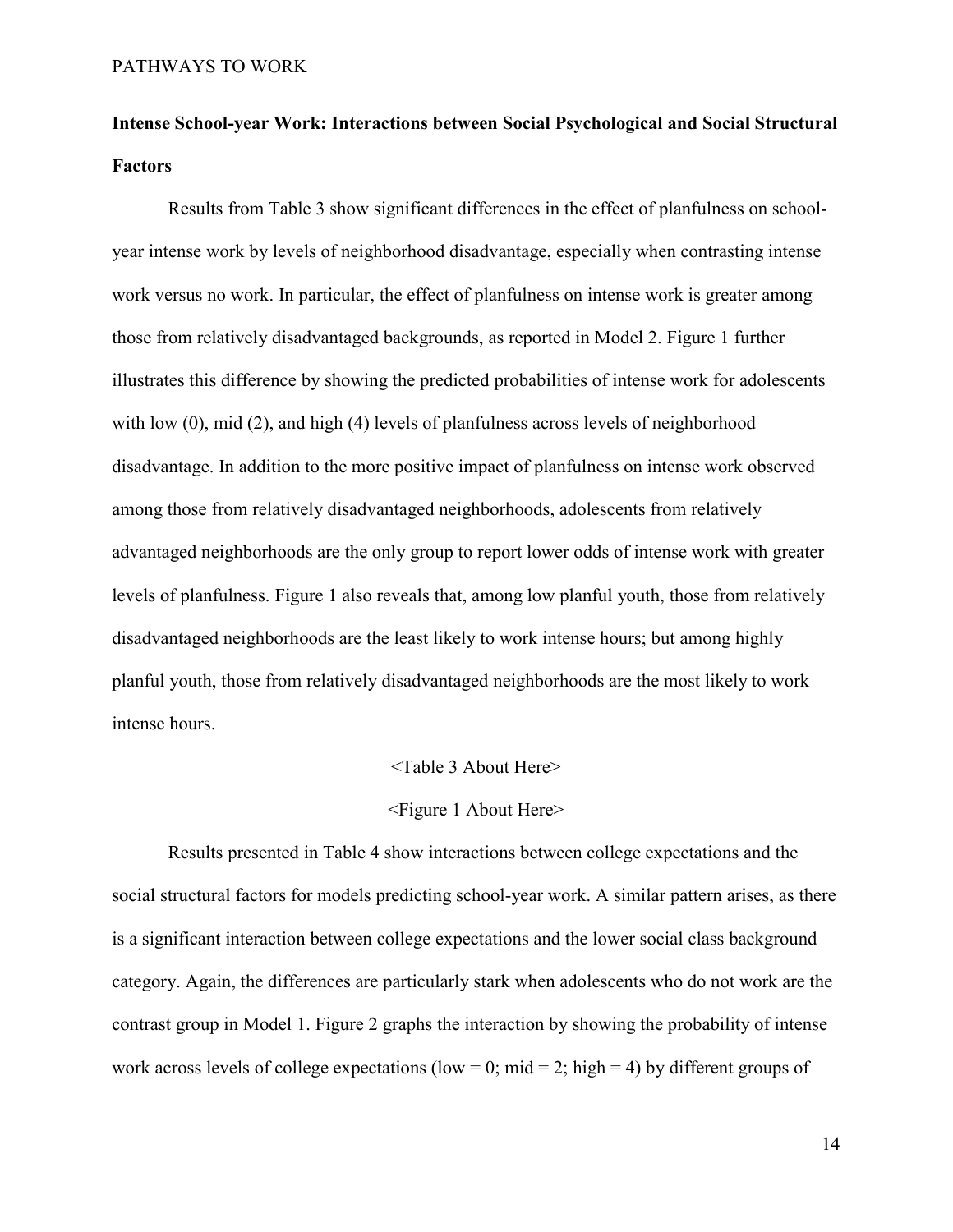social class backgrounds. As seen in the graph, while higher college expectations are associated with lower odds of intense work for adolescents from average and higher social class backgrounds, it is associated with higher odds of intense work among those from lower social class backgrounds. As before, among adolescents with lower college expectations, those from disadvantaged backgrounds are the least likely to work; whereas among adolescents with high levels of college expectations, those from lower social class backgrounds are the most likely to work intensely. Figure 3 displays a similar pattern when comparing intense versus moderate work from Model 1.

> <Table 4 About Here> <Figure 2 About Here> <Figure 3 About Here>

### **Intense Summer Work: Multivariate Models**

Table 5 regresses intense work status during the summer on social psychological and social structural factors, net of controls, where adolescents who do not work during the summer serve as the contrast group. Unlike before, only the neighborhood component of social structure is significant, with those from disadvantaged neighborhoods the least likely to work intensely, and those from relatively advantaged neighborhoods most likely to work intensely. Also, grade point average is now related to higher odds of intense work. As during the school year, older, male, and White adolescents each report higher odds of intense work compared to others.

<Table 5 About Here>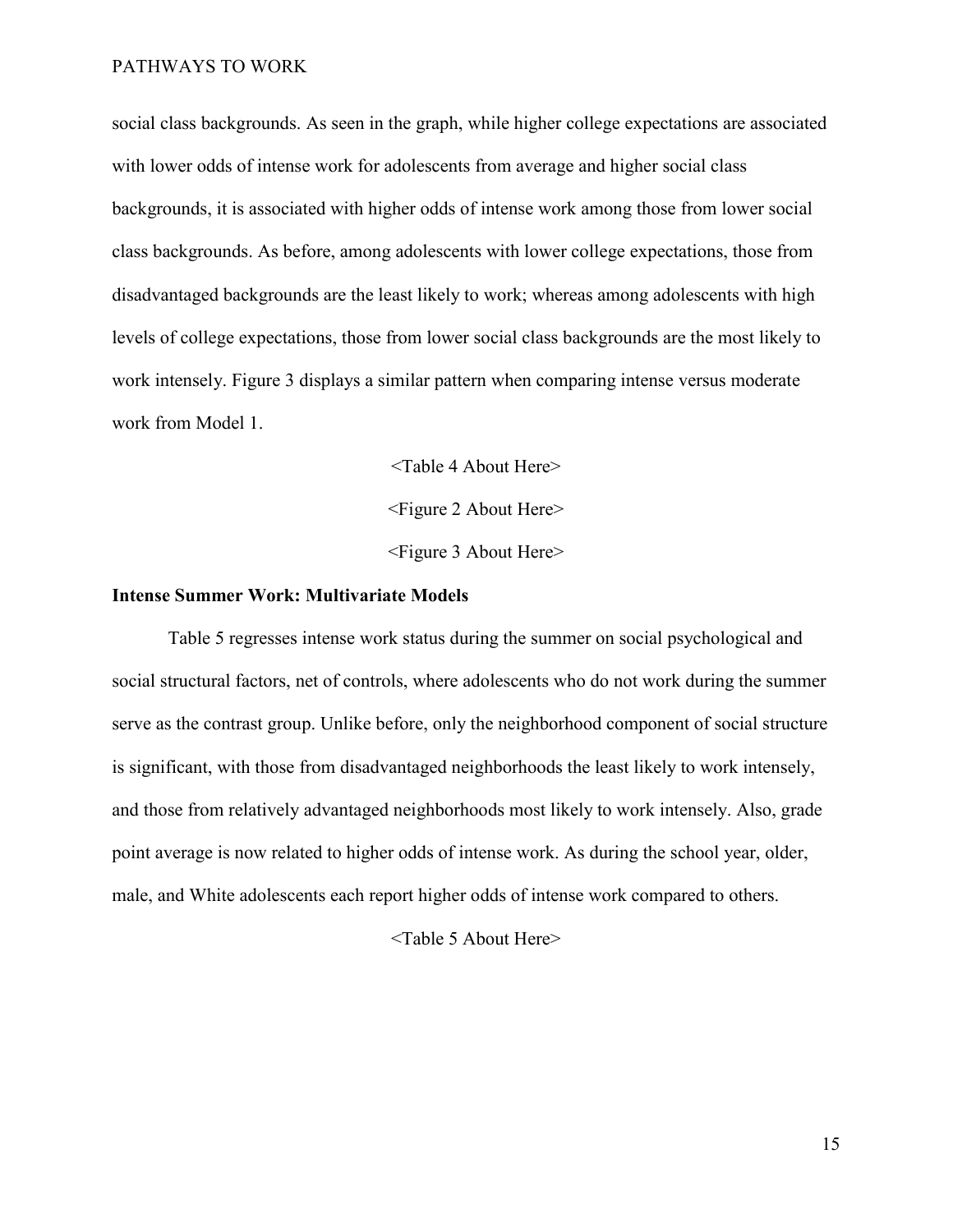# **Intense Summer Work: Interactions between Social Psychological and Social Structural Factors**

Tables 6 and 7 show interactions between social structural and social psychological factors. Unlike the models predicting school-year intense work, here the only significant variations in relationships are observed between adolescents from relatively disadvantaged and average neighborhoods. Moreover, the interactions indicate a more complicated set of relationships. Specifically, the patterns for planfulness and college expectations are inconsistent with each other. Figure 4 illustrates that higher levels of planfulness are related to higher odds of intense summer work for those from average and relatively advantaged neighborhoods, but lower odds of intense summer work for those from relatively disadvantaged neighborhoods. Conversely, Figure 5 shows that higher levels of college expectations are related to lower odds of intense summer work for adolescents from average and relatively advantaged neighborhoods, and higher odds of intense summer work for those from relatively disadvantaged backgrounds.

> <Table 6 About Here> <Table 7 About Here> <Figure 4 About Here> <Figure 5 About Here>

### **Discussion**

 This study examined the extent to which adolescents pursue work strategies during the school-year and summer months, focusing on differences by social psychological and social structural factors. This study found that the relationships between college expectations and intense work varied by levels of economic disadvantage, as did the relationships between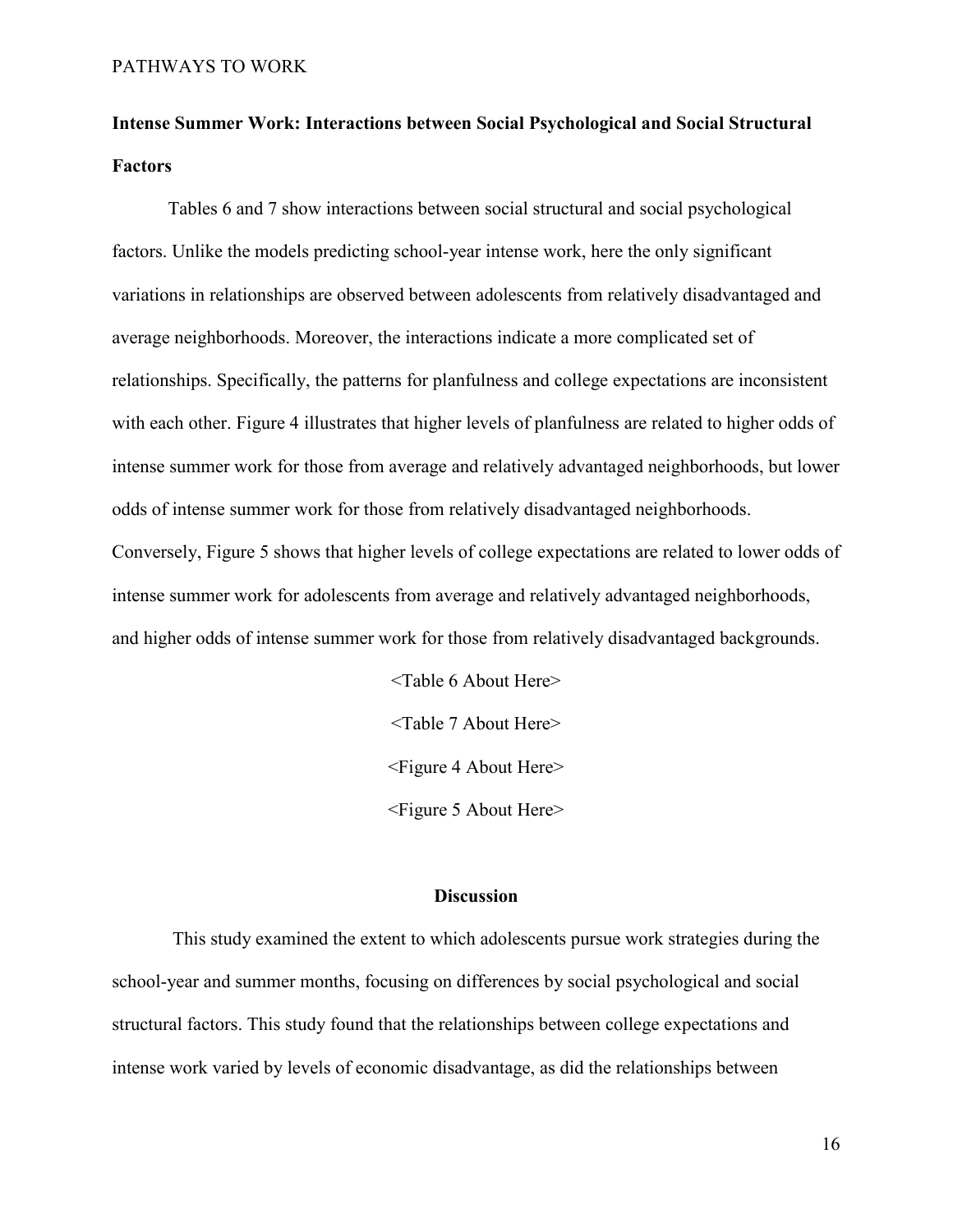planfulness and intense work. Moreover, there were key differences with how college expectations, planfulness, and economic disadvantage related to intense work when considering work during the school-year and summer months.

The most important findings of this study were that the effects of college expectations and planfulness on work intensity varied by social structural factors. Results largely supported the first hypothesis that the negative relationship between college expectations and intense work during the school year would be weaker for those from more disadvantaged social class backgrounds and neighborhoods. When looking at social class background, higher levels of college expectations were related to lower odds of intense work during the school-year for those from higher social class backgrounds in a much more pronounced way compared to those from average social class backgrounds. Moreover, higher levels of college expectations were related to higher odds of intense work among those from lower social class backgrounds.

The second hypothesis was that more planful adolescents from disadvantaged social class backgrounds and neighborhoods would be more likely to work intense hours, but more planful adolescents from advantaged circumstances would be less likely to work intensely. Partial support for this hypothesis was garnered. On the one hand, no significant differences in the relationship between planfulness and school-year intense work were observed between adolescents from lower and average social class backgrounds, as well as between those from higher and average social class backgrounds. On the other hand, this hypothesis was supported when considering neighborhood disadvantage. Specifically, higher levels of planfulness were associated with intense work during the school year for adolescents from average and relatively disadvantaged neighborhoods, but lower odds of intense work for those from advantaged neighborhoods.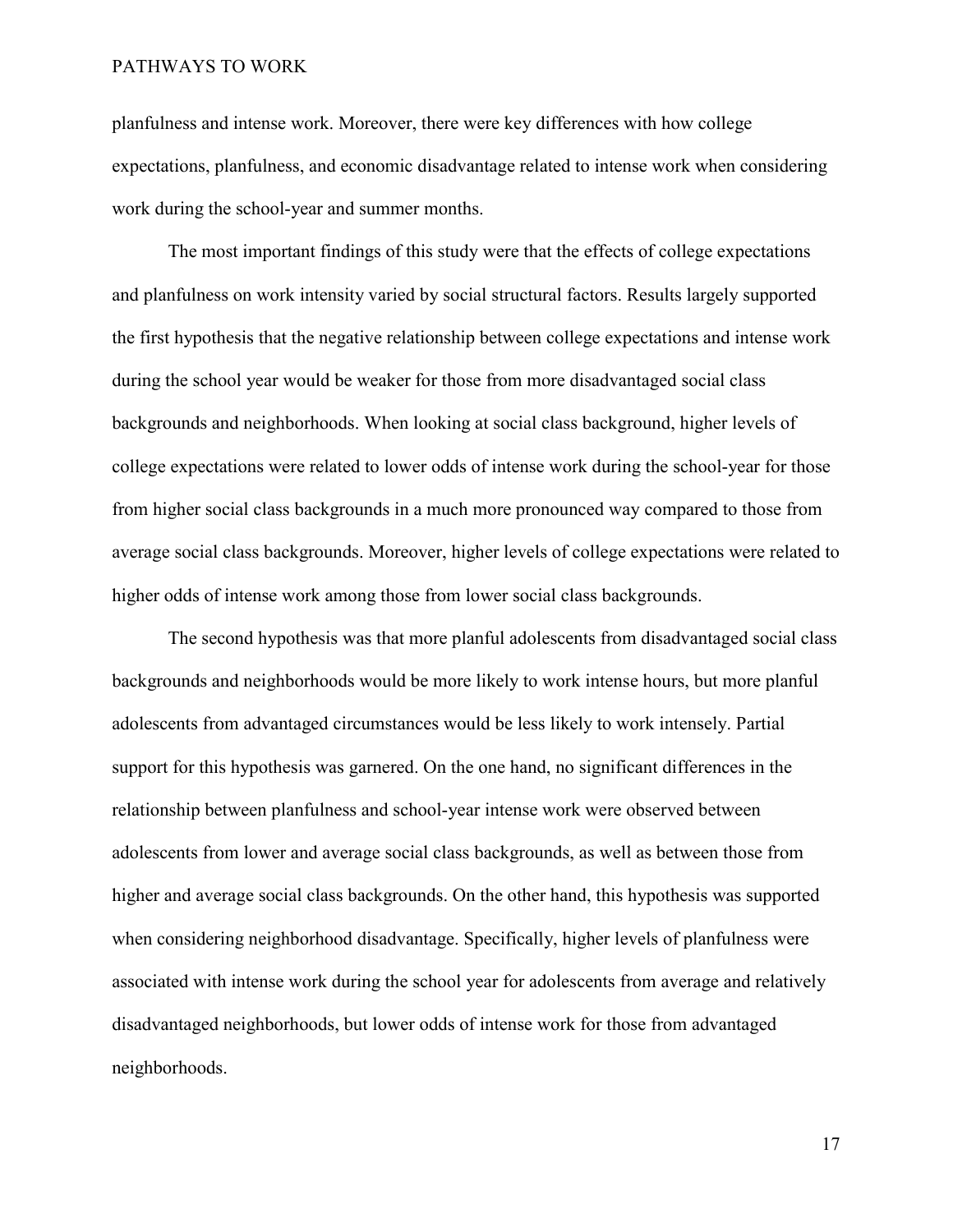The finding that economically disadvantaged adolescents are more likely to be disengaged in school and to pursue adult-like work conditions, whereas economically advantaged adolescents are more likely to be engaged in school and to work only moderately, is consistent with Mortimer's (2003) characterization of adolescent work representing diverging pathways for youth. Mortimer suggested that the decision to work intense hours in adolescence is indicative of a life course principle—agency. In other words, the decision to work to varying degrees in adolescence is a strategic course of action. This study suggests that involvement in intense work may indeed be a "planful" approach to adolescence for economically disadvantaged adolescents, who are strategically pursuing intense work to prepare for adulthood. Conversely, involvement in moderate work may be a "playful" approach to adolescence for economically advantaged adolescents, who are strategically limiting the amount of time spent working while focusing on school and other extracurricular activities.

Differences in social, human, and financial capital may explain social class and neighborhood disadvantage distinctions in the effects of college expectations and planfulness on intense work. More economically advantaged adolescents who have high college expectations already have a surplus of capital and can focus their time and energy in school. The divide between school and work is wider, as they do not provide comparable rewards for this group of adolescents. Economically disadvantaged adolescents who have high college expectations, however, may have to work while in high school to supplement their family income or play "catch-up" to more economically advantaged adolescents in terms of building social and human capital through the workplace. Moreover, economically disadvantaged adolescents with high college expectations may simply be more motivated and responsible individuals, and thus more likely to work than others.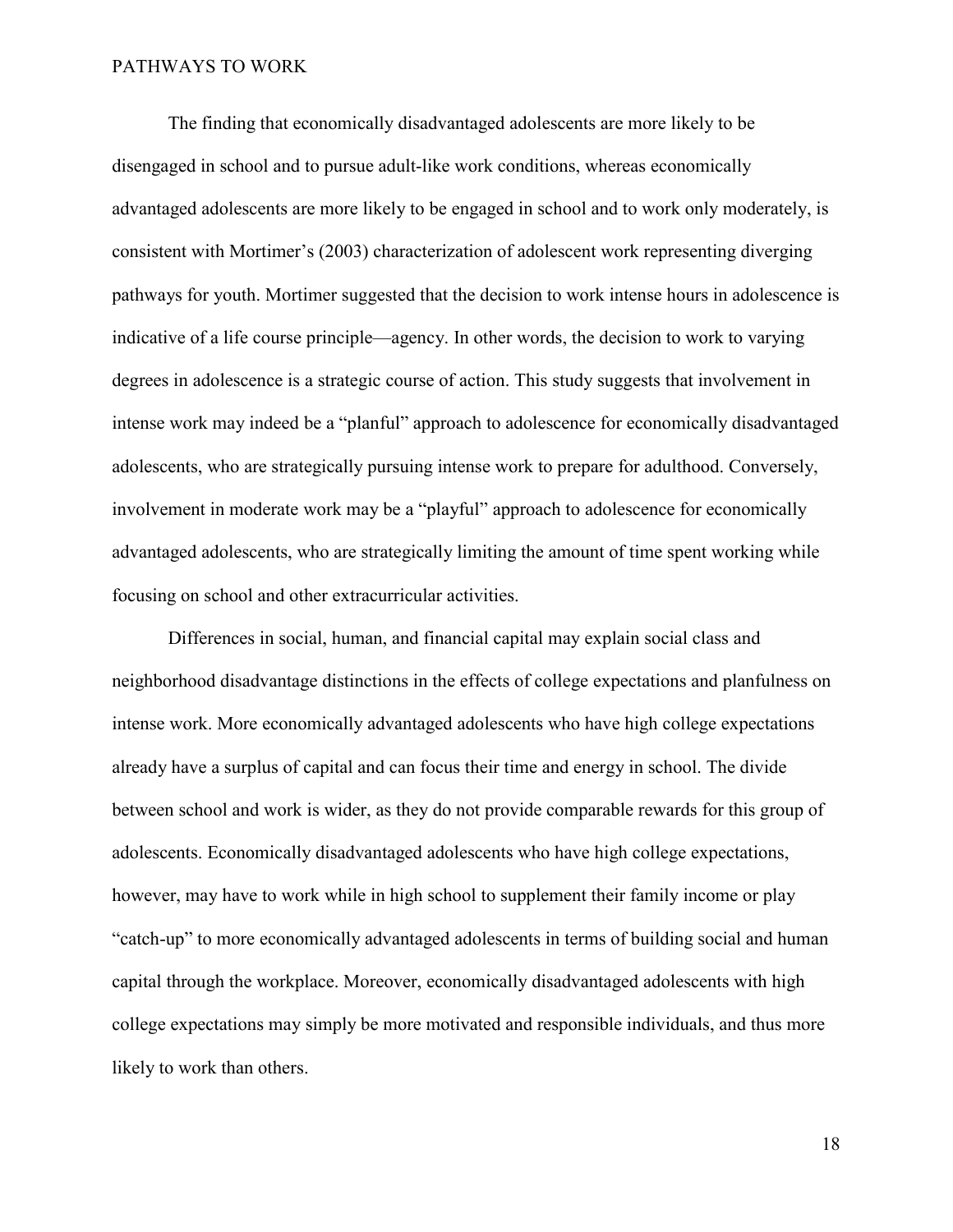The third hypothesis was that there would be fewer differences by social structural factors in the relationships between college expectations, planfulness, and intense work during the summer months compared to the school year, as work is not likely to compete with school demands during the summer. Results partially supported this hypothesis. Considering the relationship between college expectations and intense work, support for the third hypothesis was found as there was less variation by economic disadvantage during the summer. In fact, significant differences during the summer were limited to those from relatively disadvantaged neighborhoods and only when contrasted with those who worked moderately.

An unexpected finding, however, was that compared to those who work moderately, higher levels of planfulness were related to lower odds of intense summer work for those from relatively disadvantaged neighborhoods, but higher odds of intense work for those from average and relatively advantaged neighborhoods. This pattern is completely counter to that observed during the school year. Perhaps the more planful youth from disadvantaged neighborhoods limit their hours worked during the summer to supplement their free time with other activities, such as volunteer work or camps. Future research should examine why more planful adolescents from disadvantaged neighborhoods would be less likely to work during the summer and identify other points of contrast between school year and summer work.

This research also provided evidence that the transition to work, a key transition in the life course, is shaped by other social and demographic variables. Older, White, and male adolescents were all more likely to work intense hours during the school year and summer compared to others. Overall, these patterns of relationships between demographic characteristics and intense work are consistent with prior research (Bachman & Schulenberg, 1993; Mihalic & Elliott, 1997).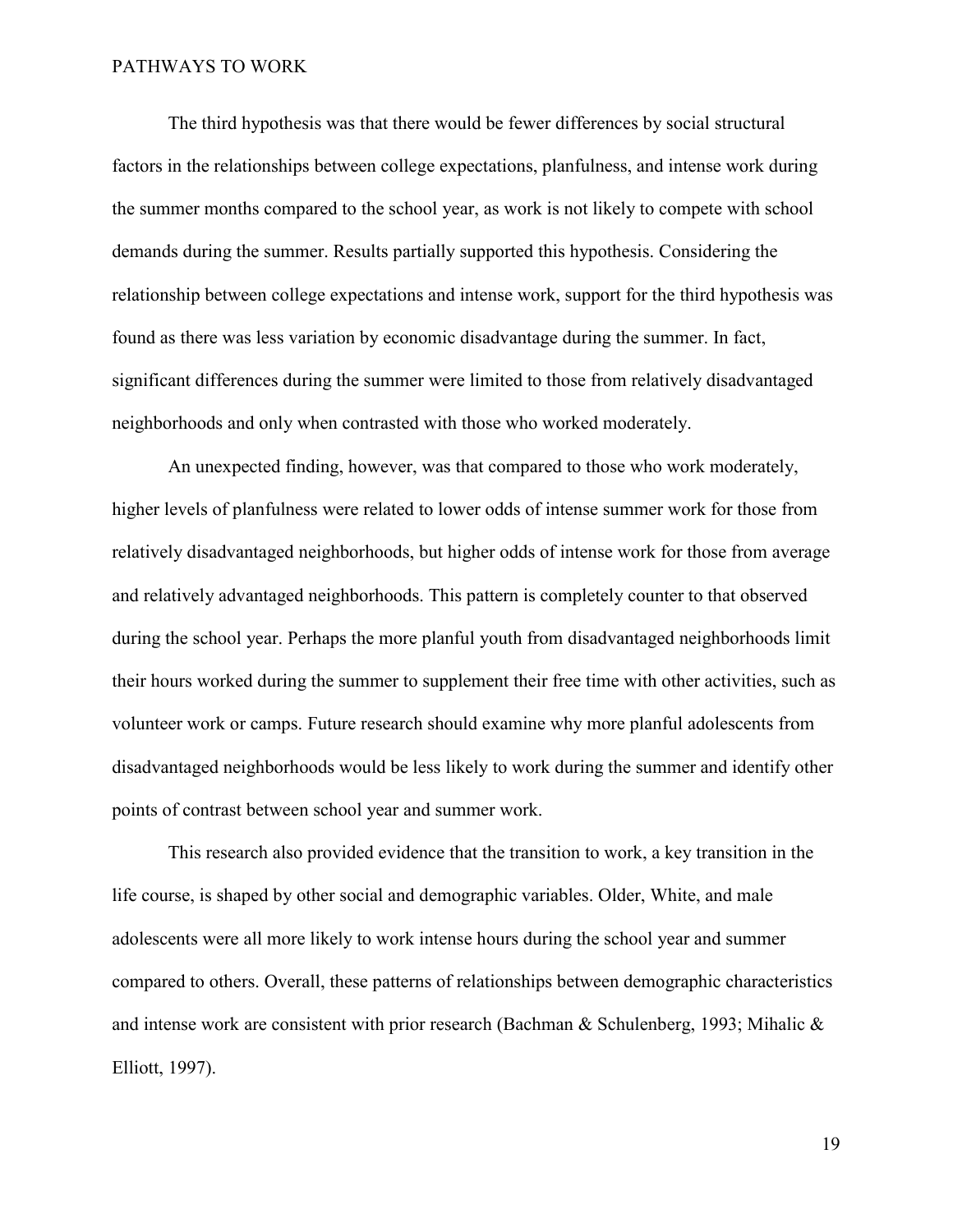It is not surprising that racial and ethnic minorities were less likely to work intense hours during the school year and summer compared to White adolescents given the history of discriminatory hiring practices (Bertrand & Mullainathan, 2004; Pager, 2003) and the idea that workplace experiences constitute opportunities for youth to gain social, human, and economic capital. Certainly, one contributing factor is the sheer unavailability of jobs in poor, inner-city neighborhoods that are disproportionately non-White (Wilson, 1987). It may also be, however, that disadvantaged adolescents have fewer connections and social networks at their disposal needed to obtain and retain work (Coleman, 1988), or that disadvantaged youth are perceived as less hirable by employers in terms of lacking communication and other job-related skills (Anderson, 1999; Johnson & Troup, 1992).

That those from more economically advantaged backgrounds were more likely to limit the number of hours worked is consistent with previous research (Staff & Moritmer, 2007; Warren & Lee, 2003). One potential explanation is that these adolescents have a surplus of social, human, and economic capital, and working a lot of hours is therefore a less desired commodity (Coleman, 1988). In addition, with increased financial security, adolescents from more economically advantaged backgrounds may be more able to forego work and concentrate on academic capital, the long-term investment. This latter explanation may account for why there was no difference in intense work status between adolescents from higher social class backgrounds and others during the summer months. In fact, during the summer when jobs may be more highly sought after among youth, adolescents from more disadvantaged neighborhoods are less likely to work compared to others.

There are limitations with this study. One limitation is that the data were based on a school-based sample. To the extent that work and school represent divergent pathways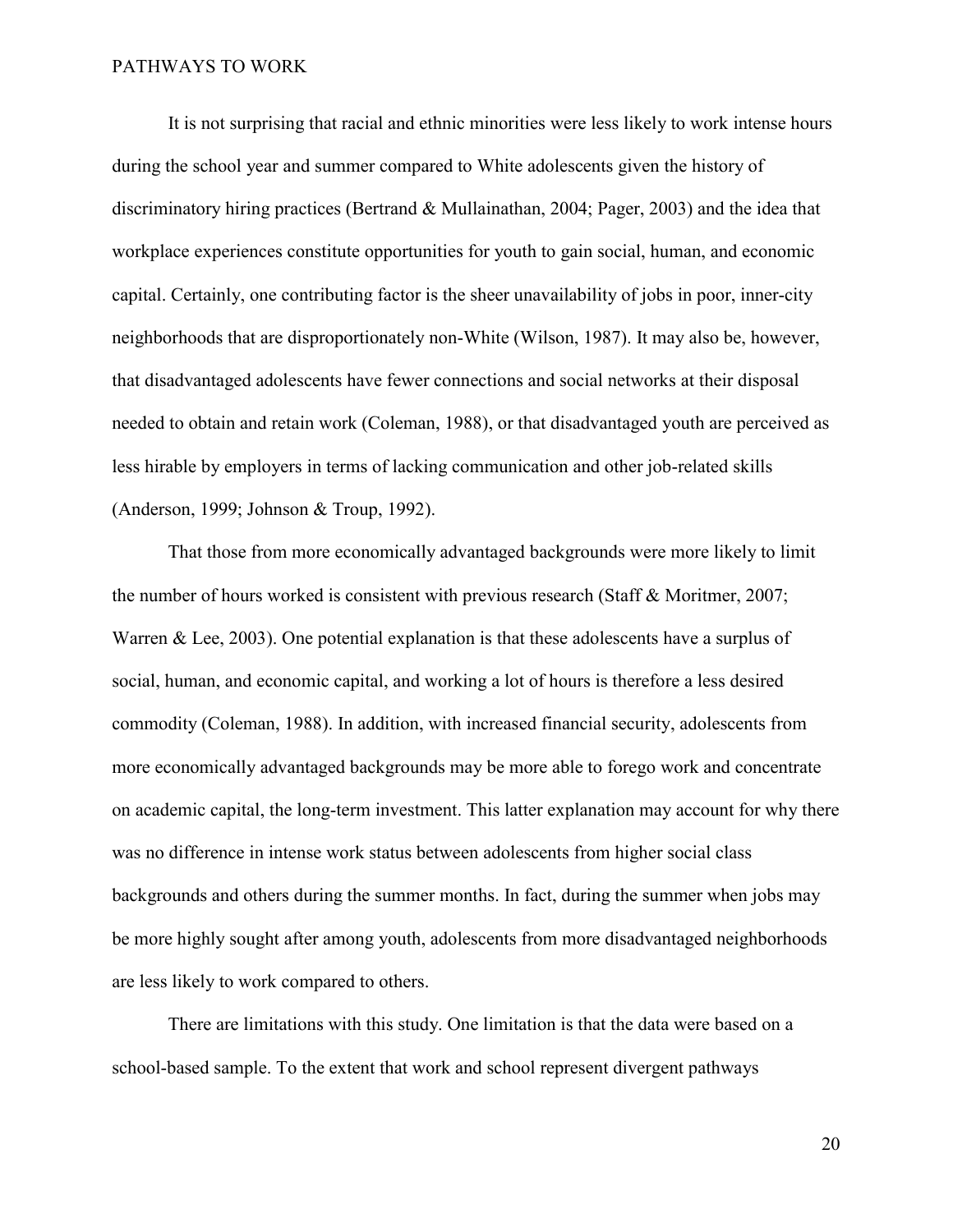(Mortimer, 2003), those who work the most hours in adolescence may have already dropped out of school (D'Amico, 1984; Marsh, 1991; McNeal, 1997; Shanahan & Flaherty, 2001; Warren & Lee, 2003) and thus would not be included in the study.

A second set of limitations involves measures of adolescent work not available in Add Health. While researchers have noted the importance of intense work, it is also important to consider other characteristics of employment, such as the type of job or the type of tasks. Future research would benefit from a closer examination of contextual factors other than the amount of hours spent working.

Another limitation is that this sample is based on youth in the mid-90s. Employment rates for youth have steadily declined since this time both during the school year and summer months (Morisi, 2008, 2010), especially since the Great Recession and among those working intensely during the school year (Staff et al., 2014). With fewer job opportunities for adolescents, those who are strategically seeking to work intensely during the school year are likely less able to realize this preference. Those from disadvantaged backgrounds who have less social and human capital at their disposal may be particularly unable to carry out their preference to work intensely during the school year in today's market. Future research should examine the extent to which planfulness, college expectations, and economic disadvantage relate to intense work with a more contemporary sample.

### **Conclusion**

This study emphasized how strategy and opportunity impact the intensity of adolescent work. Results underscored the importance of socioeconomic status as it relates to the decision to work in adolescence. The more planful and college expecting students from economically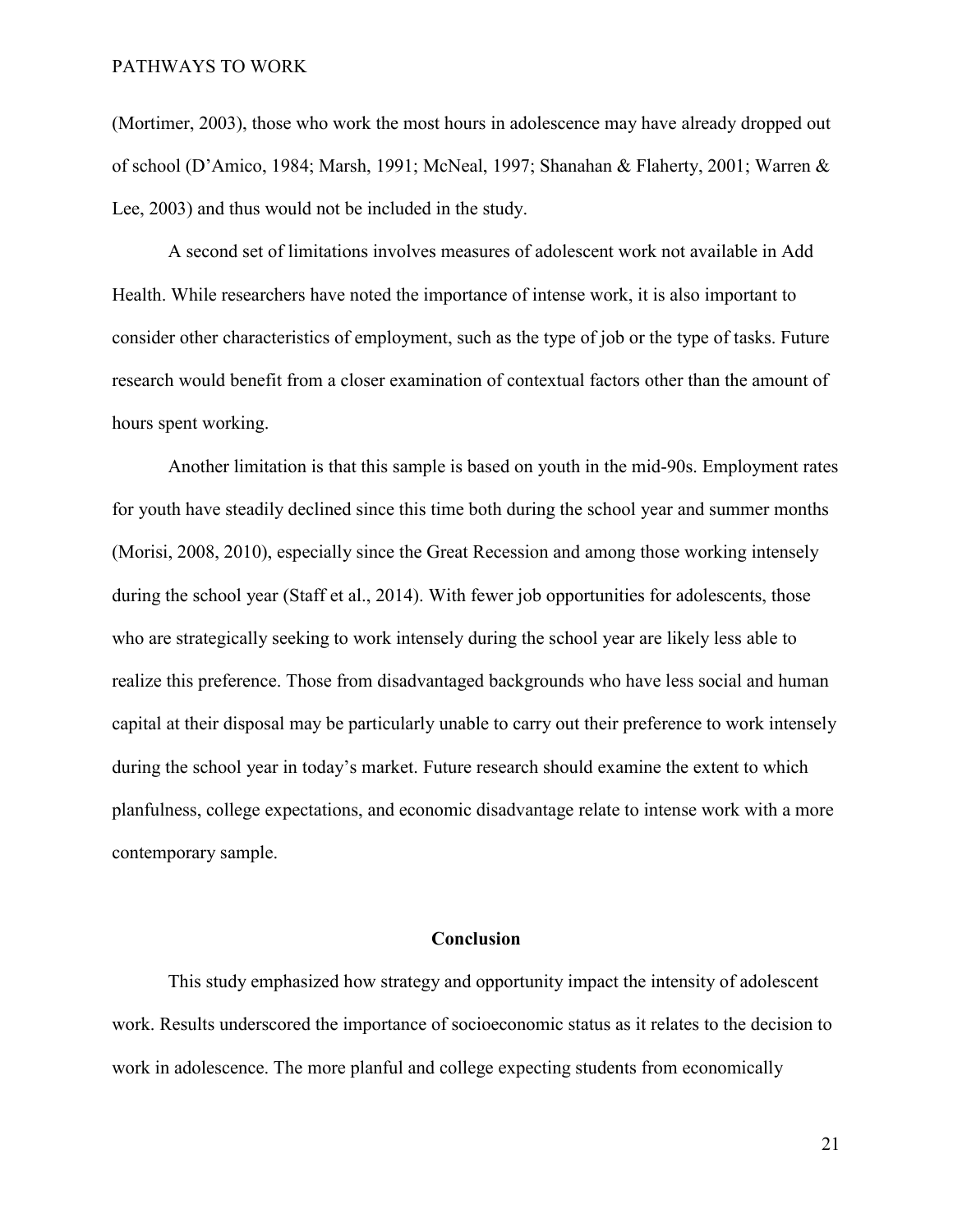disadvantaged backgrounds are stockpiling their resources by strategically choosing to work more hours during the school year. Conversely, the more planful and college expecting students from economically advantaged backgrounds tend to work fewer hours. This study also examined selection to work by comparing school-year and summer processes. Considering work during the summer, a different picture of selection emerged as more planful adolescents from disadvantaged neighborhoods now limited the number of hours worked. The approach to work and characteristics of who works thus appears to be vastly different based on the socioeconomic background of youth, as well as on whether youth are working during the school year or summer months.

The overall policy implication from these findings concerns federal and state laws restricting the amount of time youth may spend in the workplace. Limiting the amount of time adolescents may work disproportionally impacts those from low and middle social class backgrounds, who are more likely to work intense hours compared to youth from higher social class backgrounds. This is problematic as work may present more meaningful opportunities for advancement for this group of youth, especially the more ambitious and those from more economically disadvantaged backgrounds.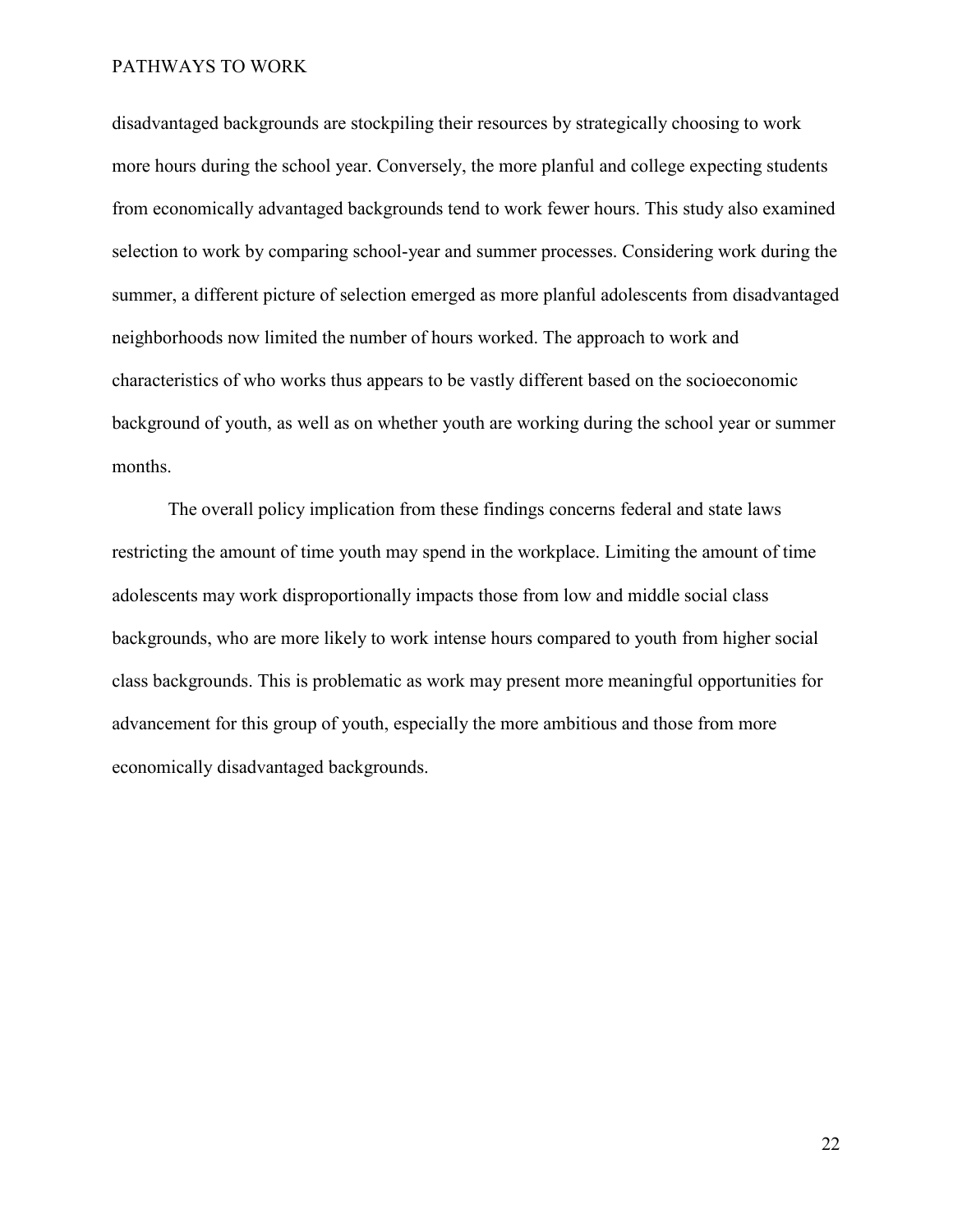### **References**

- Alexander, K. L., Entwisle, D. R., & Olson, L. S. (2001). "Schools, achievement, and inequality: A seasonal perspective." *Educational Evaluation and Policy Analysis 23*(2), 171-191.
- Anderson, E. (1999). *The code of the streets: Decency, violence, and the moral life of the inner city*. New York, NY: W. W. Norton & Company.
- Apel, R., Bushway, S. D., Brame, R., Haviland, A. M., Nagin, D. S., & Paternoster, R. (2007). "Unpacking the relationship between adolescent employment and antisocial behavior: A matched samples comparison." *Criminology 45*(1), 67-97.
- Apel, R., Bushway, S. D., Paternoster, R., Brame, R., & Sweeten, G. (2008). "Using state child labor laws to identify the causal effect of youth employment on deviant behavior and academic achievement." *Journal of Quantitative Criminology 24*(4), 337-362.
- Bachman, J. G., Safron, D. J., Sy, S. R., & Schulenberg, J. E. (2003). "Wishing to work: New perspectives on how adolescents' part-time work intensity is linked to educational disengagement, substance use, and other problem behaviours." *International Journal of Behavioral Development 27*(4), 301-315.
- Bachman, J. G., & Schulenberg. J. (1993). "How part-time work intensity relates to drug use, problem behavior, time use, and satisfaction among high school seniors: Are these consequences or merely correlates?" *Developmental Psychology 29*(2), 220-235.
- Barling, J., Rogers K., & Kelloway, E. K. (1995). "Some effects of teenagers' part-time employment: The quantity and quality of work make the difference." *Journal of Organizational Behavior 16*(2), 143-154.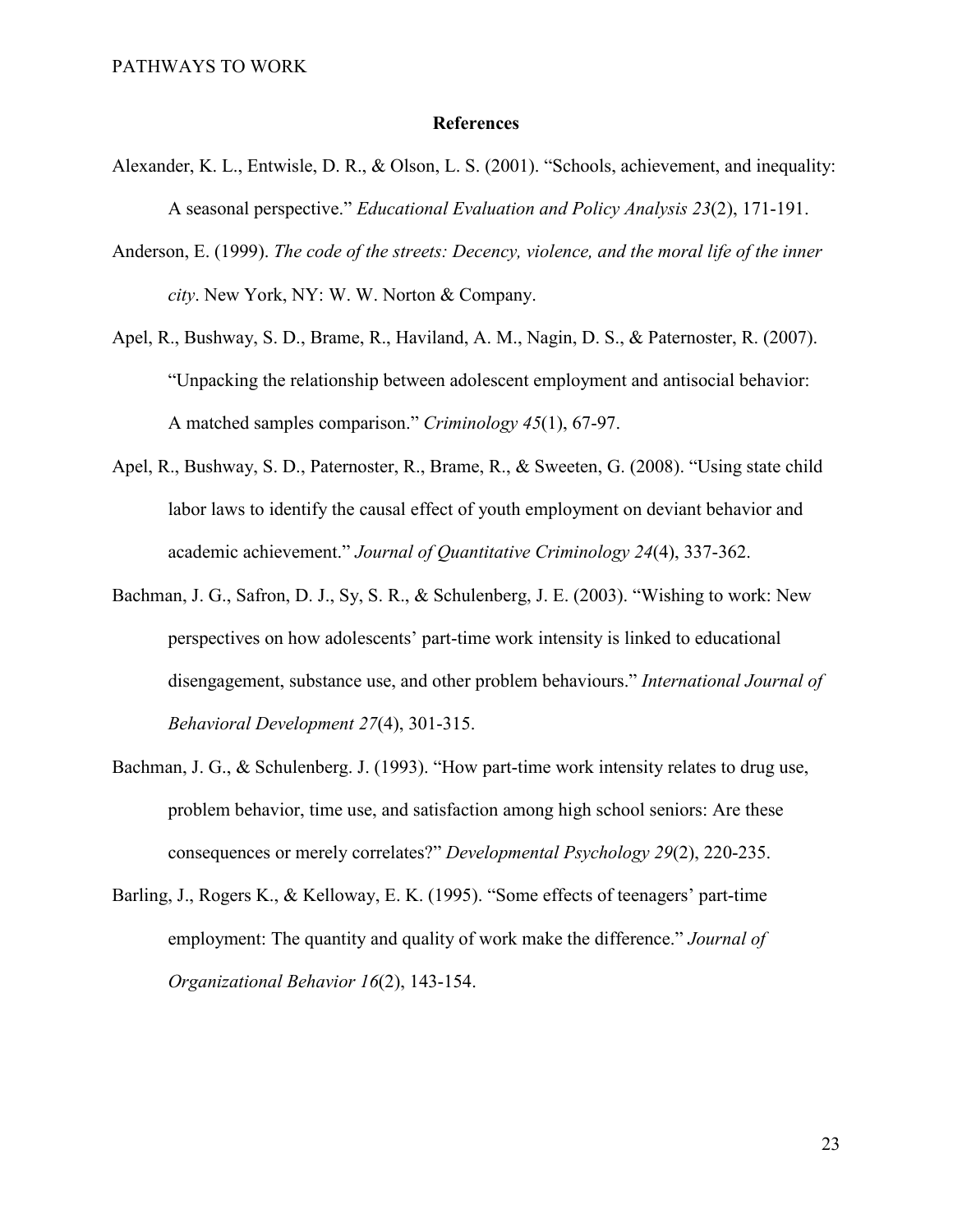- Bertrand, M., & Mullainathan, S. (2004). "Are Emily and Greg more employable than Lakisha and Jamal: A field experiment on labor market discrimination." *American Economic Review*, *94*(991), 1013.
- Beaver, K. M. & Wright, J. P. (2005). "Biosocial development and delinquent involvement." *Youth Violence and Juvenile Justice 3*(2), 168-192.
- Bozick, R. (2009). "Job opportunities, economic resources, and the postsecondary destinations of American youth." *Demography 46*(3), 493-512.
- Brame, R., Bushway, S. D., Paternoster, R., & Apel, R. (2004). "Assessing the effect of adolescent employment on involvement in criminal activity." *Journal of Contemporary Criminal Justice 20*(3), 236-256.
- Carr, R. V., Wright, J. D, & Brody. C. J. (1996). "Effects of high school work experience a decade later: Evidence from the National Longitudinal Survey." *Sociology of Education 69*, 66-81.
- Clausen, J. S. (1991). "Adolescent competence and the shaping of the life course." *The American Journal of Sociology 96*(4), 805-842.
- Coleman, J. S. (1988). "Social capital in the creation of human capital." *The American Journal of Sociology 94*, S95-S120.
- Daigle, L. E., Cullen, F. T., & Wright, J. P. (2007). "Gender differences in the predictors of juvenile delinquency: Assessing the generality-specificity debate." *Youth Violence and Juvenile Justice 5*(3), 254-286.
- D'Amico, R. (1984). "Does employment during high school impair academic progress?" *Sociology of Education 57*, 152-164.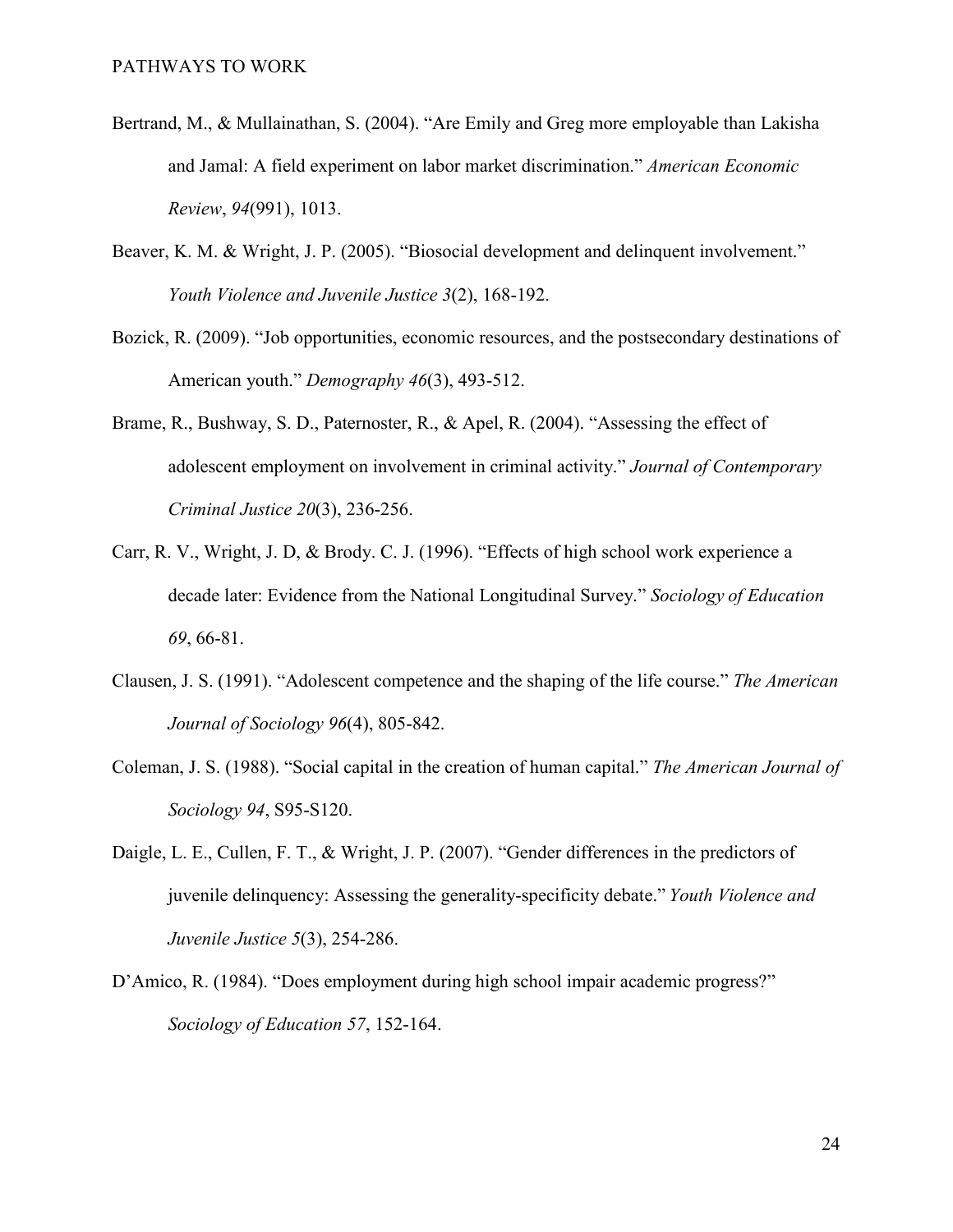- Entwisle, D. R., Alexander, K. L., & Olson, L. S. (2000). "Early work histories of urban youth." *American Sociological Review 65*:279-297.
- Entwisle, D. R., Alexander, K. L., & Olson, L. S. (2005). "Urban teenagers: Work and dropout." *Youth and Society 37*(1), 3-32.
- Entwisle, D. R., Alexander, K. L., Olson, L. S., & Ross, K. (1999). "Paid work in adolescence: Developmental and ethnic patterns." *Journal of Early Adolescence 19*(3), 363-388.
- Ford, C. A., Bearman, P. S., & Moody, J. (1999). Foregone health care among adolescents. *Journal of the American Medical Association 282*(23), 2227-2234.
- Gottfredson, D. C. (1985). "Youth employment, crime, and schooling: A longitudinal study of a national sample." *Developmental Psychology 21*(3), 419-432.
- Greenberger, E., & Steinberg, L. D. (1986). *When teenagers work: The psychological and social costs of adolescent employment*. New York, NY: Basic Books.
- Jessor, R. & Jessor, S. L. (1977). *Problem behavior and psychosocial development: A longitudinal study of youth.* New York: Academic Press.
- Johnson, T. R., & Troppe, M. (1992). "Improving literacy and employability among disadvantaged youth: The job corps model." *Youth & Society 23*(3), 335-355.
- Keithly, D. C., & Deseran, F. A. (1995). "Households, local labor markets, and youth labor force participation." *Youth and Society 26*(4), 463-492.
- Lareau, A. (2003). *Unequal childhoods: Class, race and family life*. Berkeley and Los Angeles, CA: University of California Press.
- Largie, S., Field, T., Hernandez-Reif, M., Sanders, C. E., & Diego, M. (2001). "Employment in adolescence is associated with depression, inferior relationships, lower grades, and smoking." *Adolescence 36*(142), 395-401.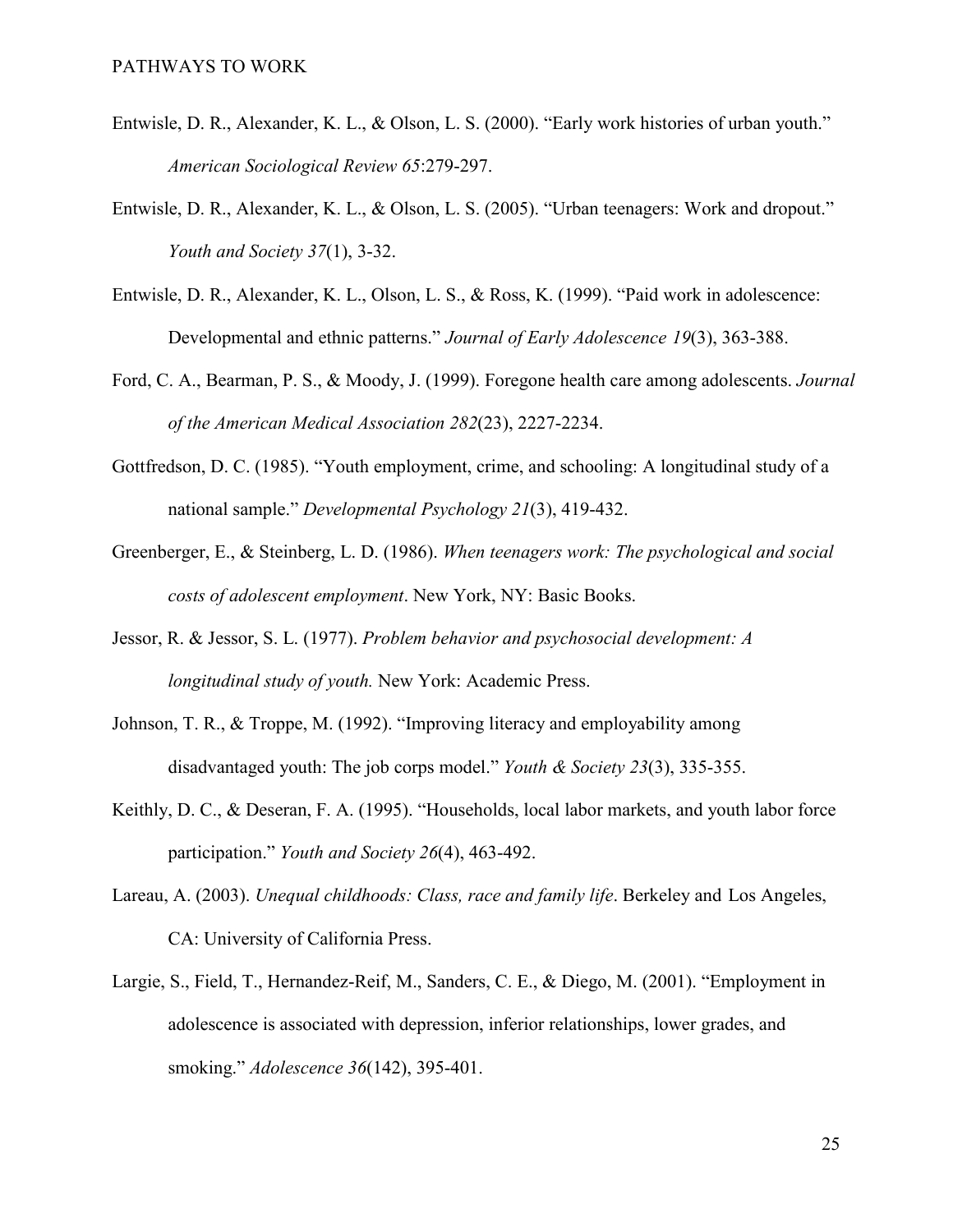- Lee, J. C., & Staff, J. (2007). "When work matters: The varying impact of work intensity on high school dropout." *Sociology of Education 80*(2), 158-178.
- Leventhal, T., Graber, J. A., & Brooks-Gunn, J. (2001). "Adolescent transitions to young adulthood: Antecedents, correlates, and consequences of adolescent employment." *Journal of Research on Adolescence 11*(3), 297-323.
- Marsh, H. W. (1991). "Employment during high school: Character building or a subversion of academic goals?" *Sociology of Education 64*, 172-189.
- McNeal, Jr., R. B. (1997). "Are students being pulled out of high school? The effect of adolescent employment on dropping out." *Sociology of Education 70*, 206-220.
- Mihalic, S. W., & Elliott, D. (1997). "Short- and long-term consequences of adolescent work." *Youth and Society 28*(1), 464-498.
- Morisi, T. L. (2008). "Youth enrollment and employment during the school year." *Monthly Labor Review 131*(2), 51-63.
- Morisi, T. L. (2010). "The early 2000s: A period of declining teen summer employment rates." *Monthly Labor Review*, *133*(5):23-35.
- Mortimer, J. T. (2003). *Working and growing up in America.* Cambridge, MA: Harvard University Press.
- Mortimer, J. T., Finch, M. D., Ryu, S., Shanahan, M. J., & Call, K. T. (1996). "The effects of work intensity on adolescent mental health, achievement, and behavioral adjustment: New evidence from a prospective study." *Child Development 67*(3), 1243-1261.
- Newcomb, M., & Bentler P. (1988). *Consequences of adolescent drug use: Impact on the lives of young adults*. Newbury Park, CA: Sage.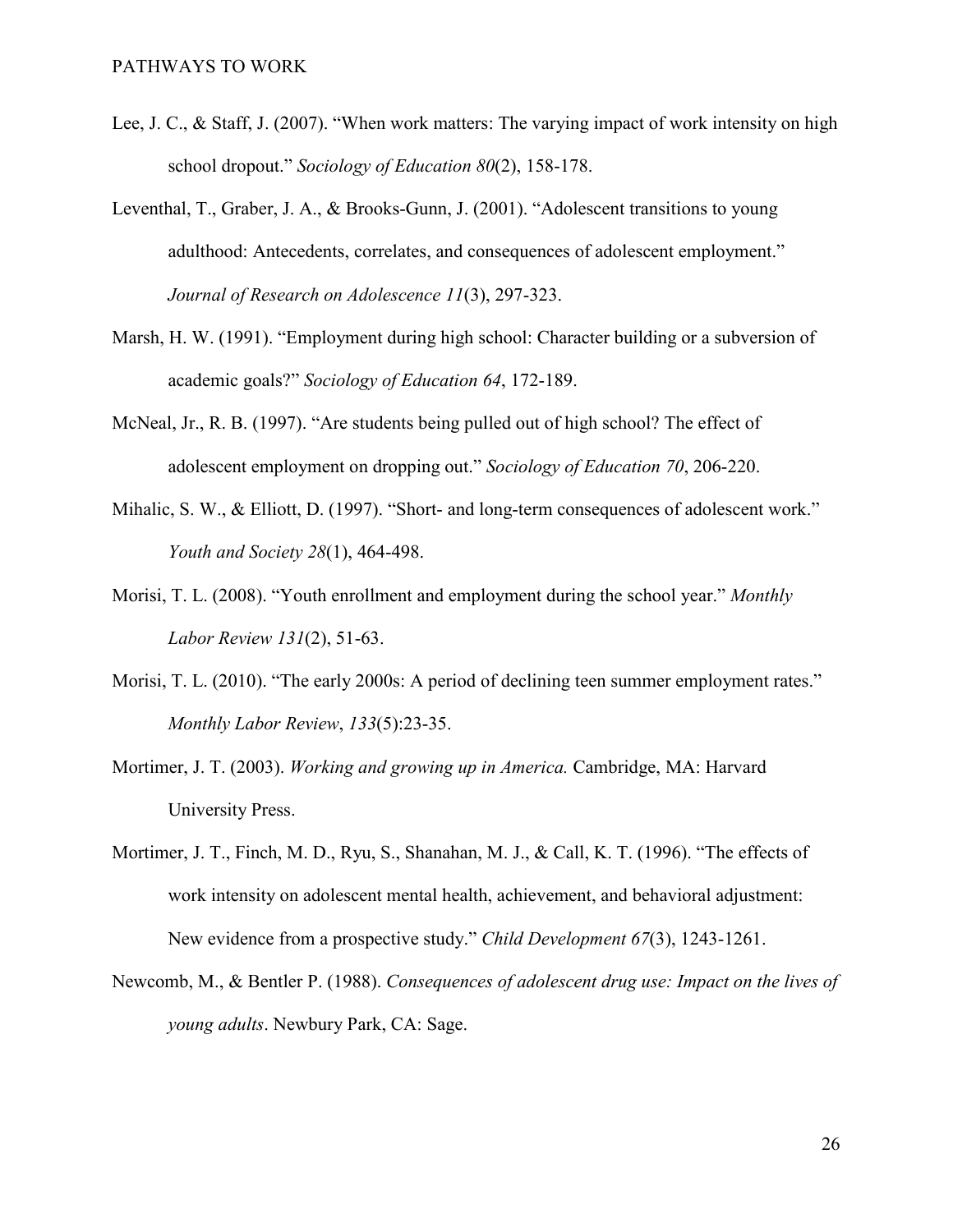- O'Regan, K. M., & Quigley, J. M. (1996). "Teenage employment and the spatial isolation of minority and poverty households." *The Journal of Human Resources 31*(3), 692-702.
- Pager, D. (2003). The mark of a criminal record. *American Journal of Sociology*, *108*(5), 937-975.
- Paschall, M. J., Flewelling, R. L., & Russell, T. (2004). "Why is work intensity associated with heavy alcohol use among adolescents?" *Journal of Adolescent Health 34*(1), 79-87.
- Paschall, M. J., Ringwalt, C. L., & Flewelling, R. L. (2002). "Explaining higher levels of alcohol use among working adolescents: An analysis of potential explanatory variables." *Journal of Studies on Alcohol 63*(2), 169-178.
- Paternoster, R., & Pogarsky, G. (2009). "Rational choice, agency and thoughtfully reflective decision making: The short and long-term consequences of making good choices." *Journal of Quantitative Criminology 25*(2), 103-127.
- Phillips, S., & Sandstrom, K. L. (1990). "Parental attitudes toward youth work." *Youth and Society 22*(2), 160-183.
- Roisman, G. I. (2002). "Beyond main effects models of adolescent work intensity, family closeness, and school disengagement: Mediational and conditional hypotheses." *Journal of Adolescent Research 17*(4), 331-345.
- Sabia, J. J. (2009). "School-year employment and academic performance of young adolescents." *Economics of Education Review 28*(2), 268-276.
- Safron, D. J., Schulenberg, J. E., & Bachman, J. G. (2001). "Part-time work and hurried adolescence: The links among work intensity, social activities, health behaviors, and substance use." *Journal of Health and Social Behavior 42*, 425-449.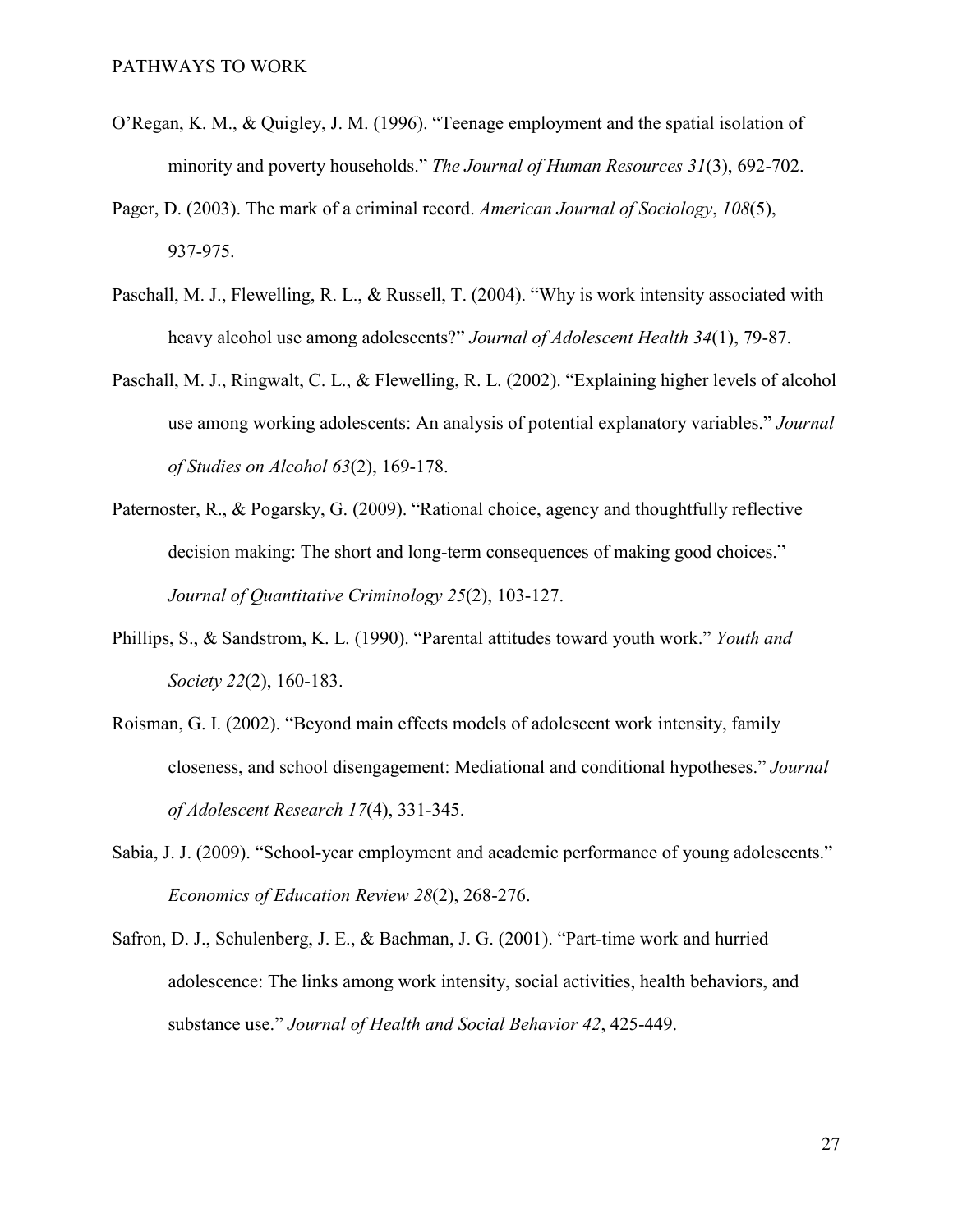- Schoenhals, M., Tienda, M., & Schneider, B. (1998). "The educational and personal consequences of adolescent employment." *Social Forces 77*(2), 723-762.
- Shanahan, M. J., Elder, Jr., G. H., & Miech, R. A. (1997). "History and agency in men's lives: Pathways to achievement in cohort perspective." *Sociology of Education 70*(1), 54-67.
- Shanahan, M. J., & Flaherty, B. P. (2001). "Dynamic patterns of time use in adolescence." *Child Development 72*(2), 385-401.
- Shanahan, M. J., Miech, R. A., & Elder, Jr., G. H. (1998). "Changing pathways to attainment in men's lives: Historical patterns of school, work, and social class." *Social Forces 77*(1), 231-256.
- South, S., Baumer, E. P., & Lutz, A. (2003). "Interpreting community effects on youth educational attainment." *Youth & Society 35*(1), 3-36.
- Staff, J., Johnson, M. K., Patrick, M., & Schulenberg, J. (2014). "The Great Recession and recent employment trends among secondary students in the United states." *Longitudinal and Life Course Studies 5*(2), 173-188.
- Staff, J., Messersmith, E. E., & Schulenberg, J. E. (2009). Adolescents and the world of work. In R. Lerner & L. Steinberg, L. (Eds.), *Handbook of adolescent psychology*, 3rd ed.  $(270 - 313)$ . New York: John Wiley & Sons.
- Staff, J., & Mortimer, J. T. (2007). "Educational and work strategies from adolescence to early adulthood: Consequences for educational attainment." *Social Forces 85*(3), 1169-94.
- Steinberg, L., & Dornbusch, S. M. (1991). "Negative correlates of part-time employment during adolescence: Replication and elaboration." *Developmental Psychology 27*(2), 304-313.
- Tyler, J. H. (2003). "Using state child labor laws to identify the effect of school year work on high school achievement." *Journal of Labor Economics 21*(2), 381-408.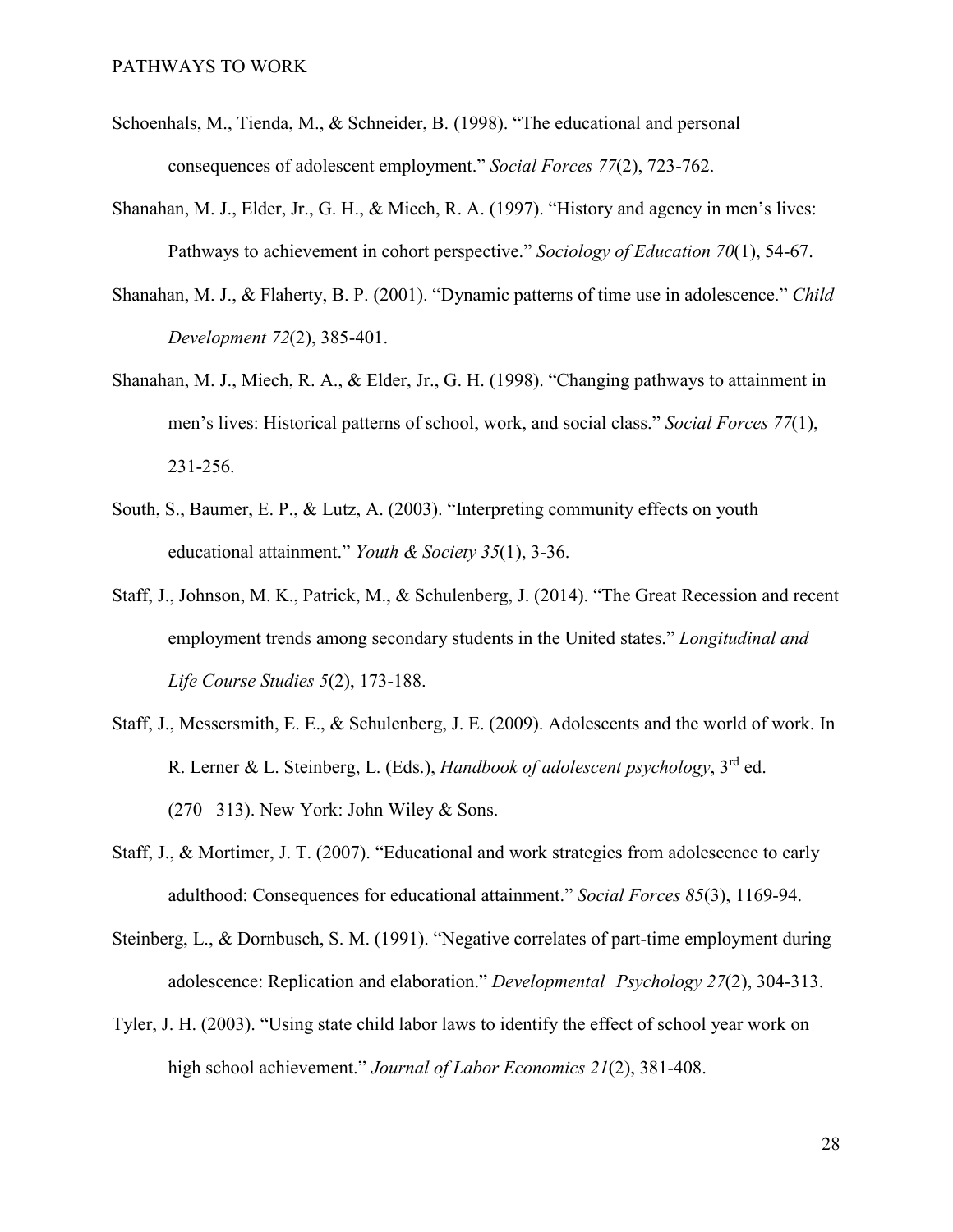- U.S. Department of Labor. Bureau of Labor Statistics. (2013). "American Time Use Survey— 2012 Results." Retrieved from [http://www.bls.gov/news.release/pdf/atus.pdf.](http://www.bls.gov/news.release/pdf/atus.pdf)
- Valois, R. F., Dunham, A. C. A., Jackson, K. F., & Waller, J. (1999). "Association between employment and substance abuse behaviors among public high school adolescents." *Journal of Adolescent Health 25*(4), 256-263.
- Vazsonyi, A. T., Cleveland, H. H., & Wiebe, R. P. (2006). "Does the effect of impulsivity on delinquency vary by level of neighborhood disadvantage?" *Criminal Justice and Behavior 33*(4), 511-41.
- Warren, J. R. (2002). "Reconsidering the relationship between student employment and academic outcomes: A new theory and better data." *Youth and Society 33*(3):366-93.
- Warren, J. R., & Lee, J. C. (2003). "The impact of adolescent employment on high school dropout: Differences by individual and labor-market characteristics." *Social Science Research 32*(1), 98-128.
- Warren, J. R., LePore, P. C., & Mare, R. D. (2000). "Employment during high school: Consequences for students' grades in academic courses." *American Educational Research Journal 37*(4), 943-969.
- Wilson, W. J. (1987). *The truly disadvantaged: The inner city, the underclass, and public policy*. Chicago, IL: The University of Chicago Press.

### **Bio**

Dr. Gregory Rocheleau is an assistant professor of Criminal Justice & Criminology at East Tennessee State University. His research interests include juvenile delinquency, work and deviance, and criminological theory, concentrating on themes of social class and disadvantage.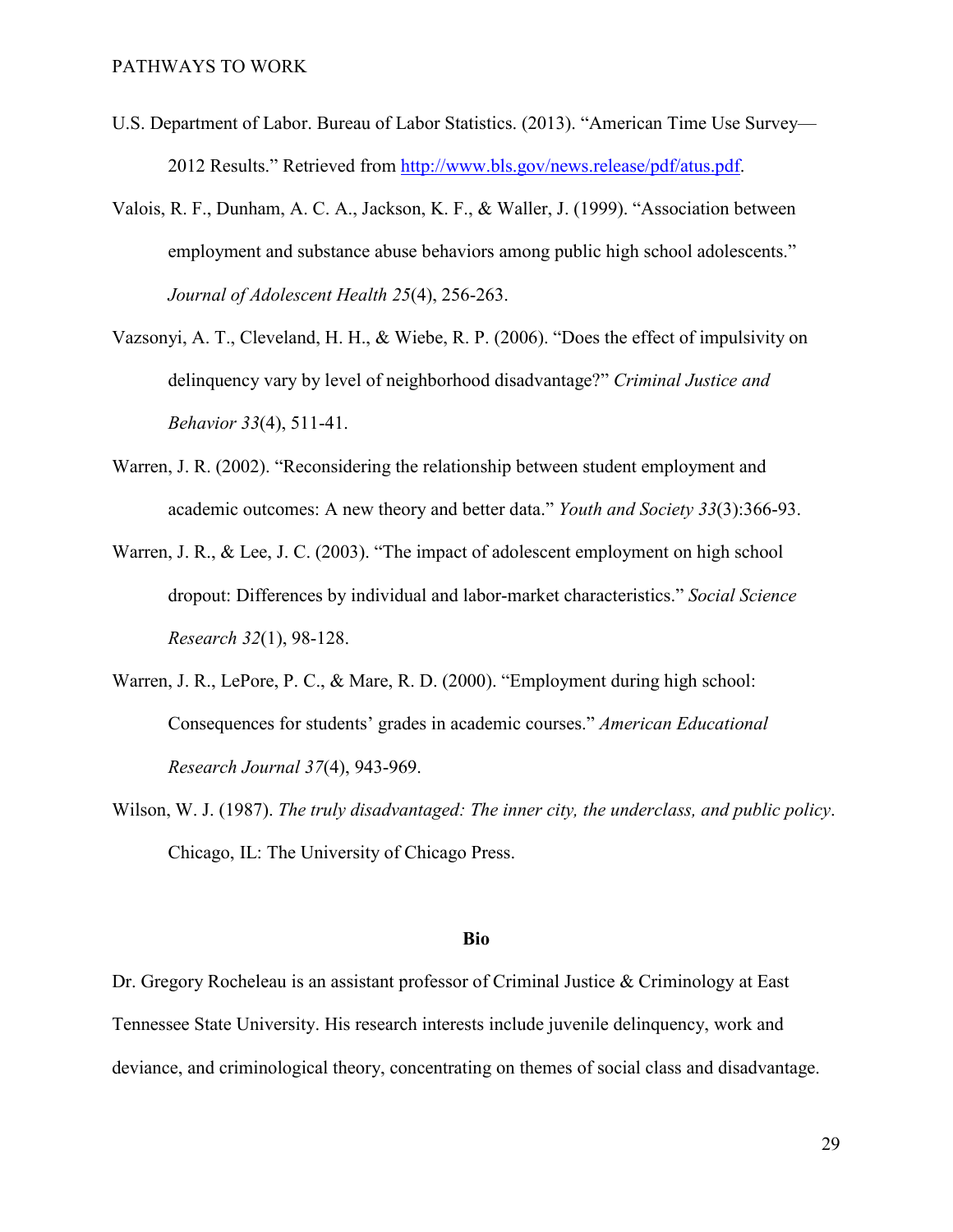His recent published research examined variations in the work-delinquency relationship by family structure.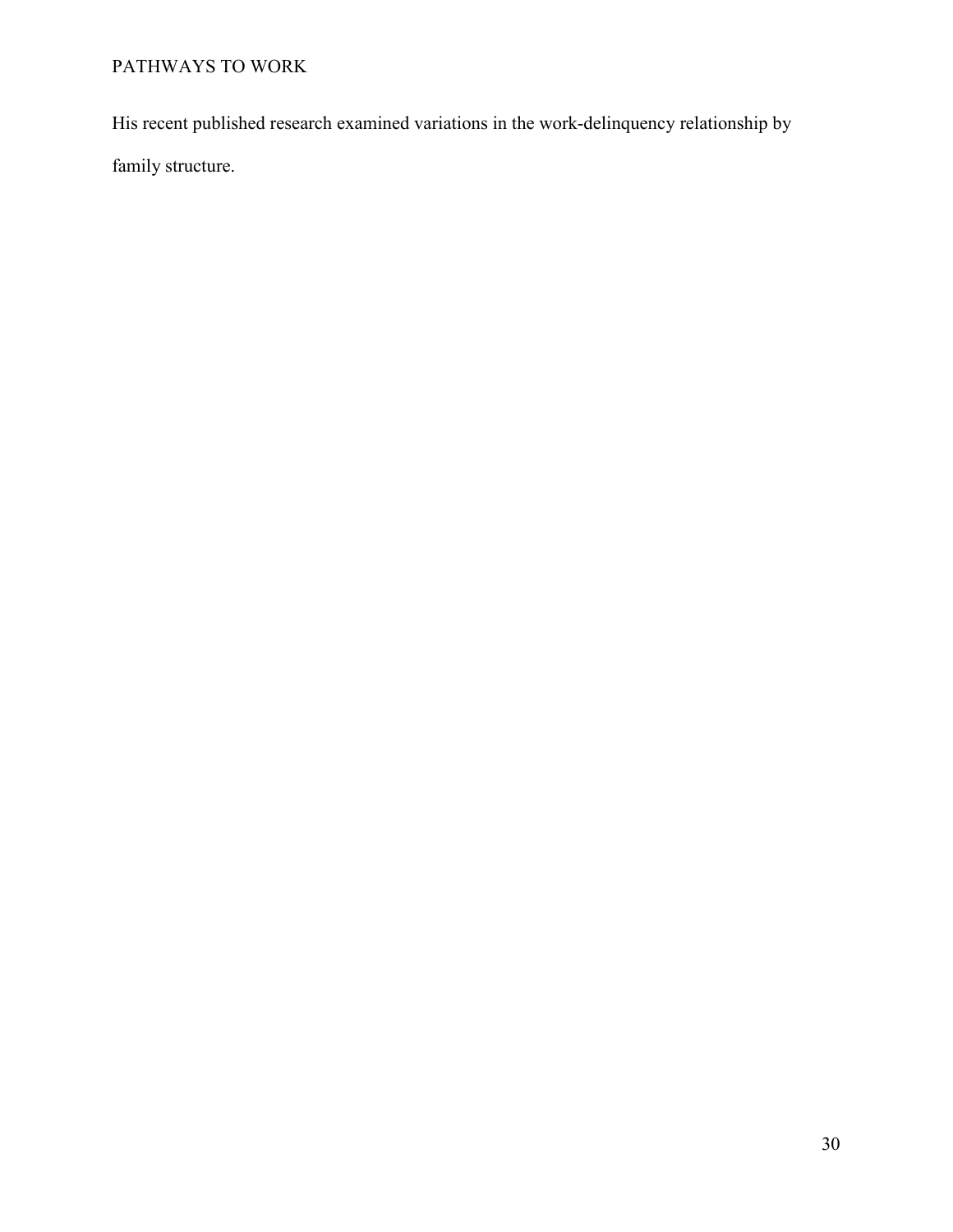|                            | Mean or   |           |               |
|----------------------------|-----------|-----------|---------------|
| Variable                   | Frequency | <b>SD</b> | Range or $n$  |
| No school-year work        | 41.6      |           | 3,679         |
| Moderate school-year work  | 42.7      |           | 3,770         |
| Intense school-year work   | 15.7      |           | 1,387         |
| No summer work             | 32.9      |           | 2,911         |
| Moderate summer work       | 26.5      |           | 2,345         |
| Intense summer work        | 40.5      |           | 3,580         |
| Low social class           | 27.0      |           | 2,384         |
| Middle social class        | 45.7      |           | 4,042         |
| High social class          | 27.3      |           | 2,410         |
| Disadvantaged neighborhood | 15.8      |           | 1,392         |
| Moderate neighborhood      | 79.5      |           | 7,028         |
| Advantaged neighborhood    | 4.7       |           | 416           |
| Planfulness                | 2.8       | 0.6       | $0.0 - 4.0$   |
| College expectations       | 3.2       | 1.1       | $0.0 - 4.0$   |
| Grade point average        | 2.7       | 0.9       | $0.5 - 4.0$   |
| Age                        | 15.5      | 11        | $14.0 - 17.0$ |
| Female                     | 51.3      |           | 4,534         |
| White                      | 54.6      |           | 4,827         |
| African American           | 20.5      |           | 1,812         |
| Hispanic                   | 16.2      |           | 1,429         |
| Asian                      | 7.0       |           | 615           |
| Other race                 | 1.7       |           | 153           |
| Two biological parents     | 56.1      |           | 4,960         |

Table 1. Descriptive Statistics (*n* = 8,836)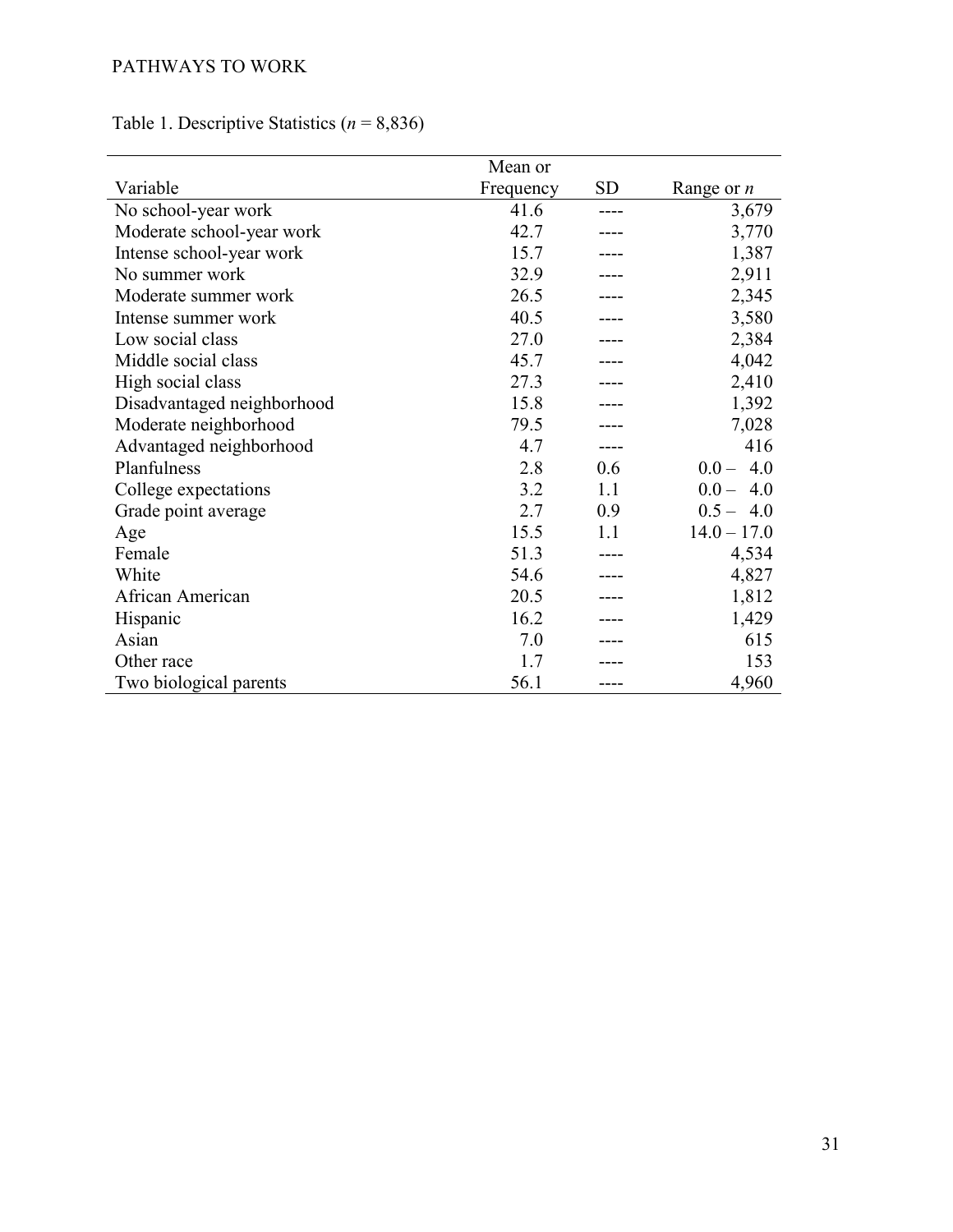| Table 2. Multinomial Logistic Regression of Intense School-year Work on Social Psychological and Social Structural Factors |  |
|----------------------------------------------------------------------------------------------------------------------------|--|
| $(n = 8,836)$                                                                                                              |  |

|                                |                  | Intense Work vs. |        | Intense Work vs. |               |        |  |
|--------------------------------|------------------|------------------|--------|------------------|---------------|--------|--|
|                                |                  | No Work          |        |                  | Moderate Work |        |  |
| Variable                       | $\boldsymbol{b}$ | <b>SE</b>        | Exp(b) | $\boldsymbol{b}$ | <b>SE</b>     | Exp(b) |  |
| Low social class               | 0.031            | 0.082            | 1.031  | 0.076            | 0.079         | 1.079  |  |
| High social class              | $-0.475***$      | 0.091            | 0.622  | $-0.310***$      | 0.087         | 0.733  |  |
| High neighborhood disadvantage | $-0.141$         | 0.098            | 0.868  | 0.022            | 0.098         | 1.022  |  |
| Low neighborhood disadvantage  | $-0.234$         | 0.190            | 0.791  | $-0.513**$       | 0.176         | 0.599  |  |
| Planfulness                    | 0.084            | 0.056            | 1.088  | 0.079            | 0.053         | 1.082  |  |
| College expectations           | $-0.040$         | 0.034            | 0.961  | $-0.057\dagger$  | 0.032         | 0.945  |  |
| Grade point average            | $-0.103*$        | 0.045            | 0.902  | $-0.058$         | 0.043         | 0.944  |  |
| Age                            | $0.807***$       | 0.034            | 2.241  | $0.566***$       | 0.032         | 1.761  |  |
| Female                         | $-0.299***$      | 0.069            | 0.742  | $-0.200**$       | 0.066         | 0.819  |  |
| <b>Black</b>                   | $-0.783***$      | 0.107            | 0.457  | 0.054            | 0.108         | 1.055  |  |
| Hispanic                       | $-0.687***$      | 0.112            | 0.503  | 0.156            | 0.113         | 1.169  |  |
| Asian                          | $-1.352***$      | 0.223            | 0.259  | $-0.462*$        | 0.226         | 0.630  |  |
| Other race                     | 0.343            | 0.241            | 1.409  | $0.740**$        | 0.238         | 2.096  |  |
| Two biological parents         | $-0.071$         | 0.071            | 0.931  | $-0.287***$      | 0.068         | 0.751  |  |
|                                |                  |                  |        |                  |               |        |  |
| Intercept                      | $-12.747***$     | 0.556            |        | $-9.557***$      | 0.533         |        |  |
| Likelihood ratio               | 15,192.8         |                  |        | 15,192.8         |               |        |  |

†*p* < .10. \**p* < .05. \*\**p* < .01. \*\*\**p* < .001.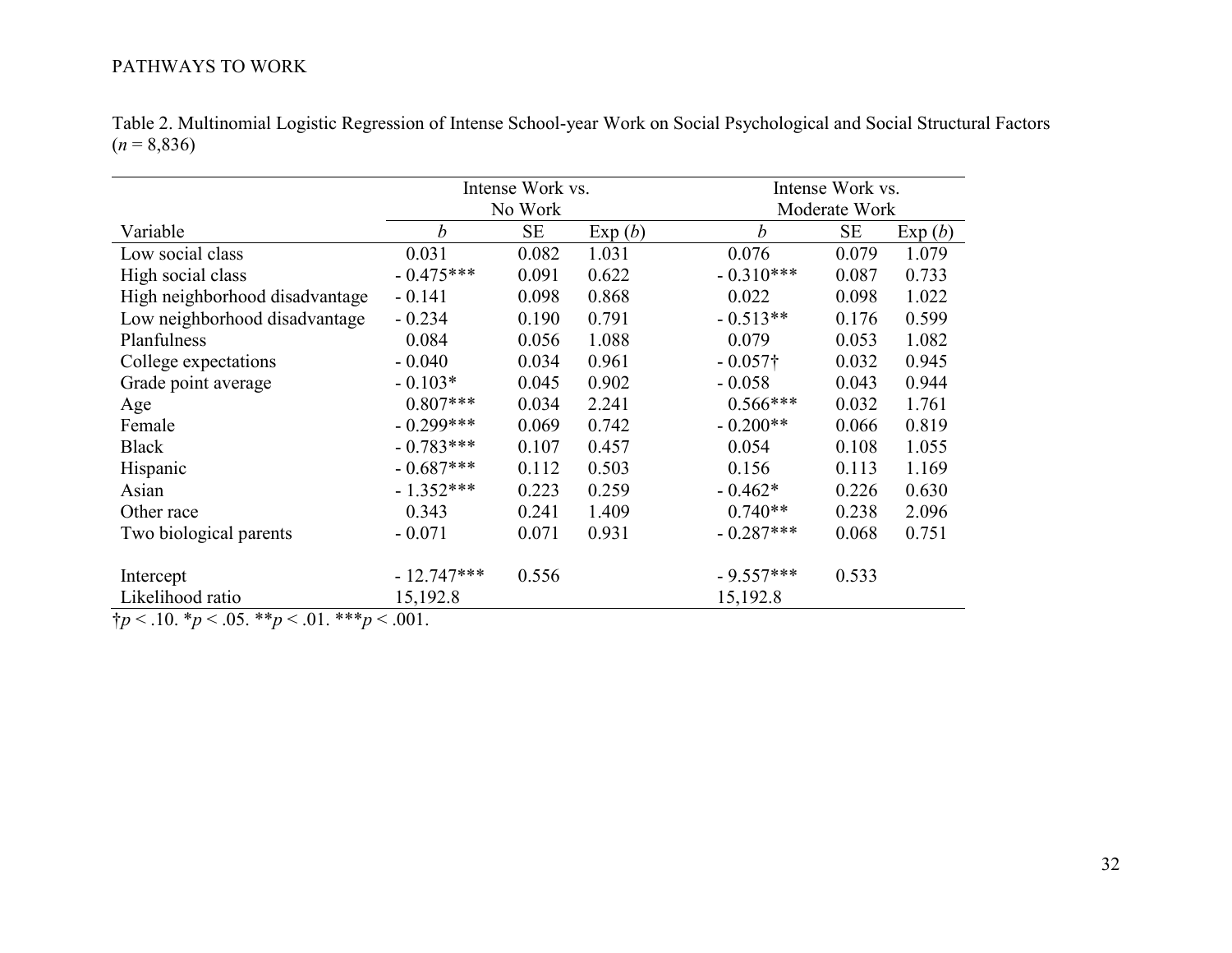|                     |                  |        | Intense Work vs.<br>No Work |        |                  |         | Intense Work vs.<br>Moderate Work |         |  |
|---------------------|------------------|--------|-----------------------------|--------|------------------|---------|-----------------------------------|---------|--|
|                     | Model 1          |        | Model 2                     |        |                  | Model 1 |                                   | Model 2 |  |
| Variable            | $\boldsymbol{b}$ | Exp(b) | $\boldsymbol{b}$            | Exp(b) | $\boldsymbol{b}$ | Exp(b)  | $\boldsymbol{b}$                  | Exp(b)  |  |
| Planfulness         | $0.014\dagger$   | 1.014  | 0.036                       | 1.037  | 0.107            | 1.113   | 0.053                             | 1.054   |  |
|                     | (0.082)          |        | (0.062)                     |        | (0.078)          |         | (0.059)                           |         |  |
| Low social class    | 0.527            | 1.694  | 0.028                       | 1.028  | 0.455            | 1.576   | 0.074                             | 1.077   |  |
|                     | (0.356)          |        | (0.082)                     |        | (0.343)          |         | (0.079)                           |         |  |
| High social class   | $-0.563$         | 0.569  | $-0.478***$                 | 0.620  | $-0.532$         | 0.587   | $0.311***$                        | 1.365   |  |
|                     | (0.420)          |        | (0.091)                     |        | (0.403)          |         | (0.087)                           |         |  |
| High neighborhood   | $-0.138$         | 0.871  | $-1.202**$                  | 0.301  | 0.024            | 1.024   | $-0.725$                          | 0.484   |  |
| disadvantage        | (0.098)          |        | (0.448)                     |        | (0.098)          |         | (0.447)                           |         |  |
| Low neighborhood    | 0.225            | 1.252  | 0.623                       | 1.865  | $0.503**$        | 1.654   | 0.382                             | 1.465   |  |
| disadvantage        | (0.190)          |        | (0.786)                     |        | (0.176)          |         | (0.723)                           |         |  |
| Planfulness         | $-0.178$         | 0.837  |                             |        | $-0.135$         | 0.874   |                                   |         |  |
| x low social class  | (0.124)          |        |                             |        | (0.120)          |         |                                   |         |  |
| Planfulness         | 0.029            | 1.029  |                             |        | 0.078            | 1.081   |                                   |         |  |
| x high social class | (0.144)          |        |                             |        | (0.138)          |         |                                   |         |  |
| Planfulness         |                  |        | $0.368*$                    | 1.445  |                  |         | $0.256\dagger$                    | 1.292   |  |
| x high disadvantage |                  |        | (0.150)                     |        |                  |         | (0.150)                           |         |  |
| Planfulness         |                  |        | $-0.328$                    | 0.720  |                  |         | $-0.341$                          | 0.711   |  |
| x low disadvantage  |                  |        | (0.292)                     |        |                  |         | (0.270)                           |         |  |
| Likelihood ratio    | 15,189.6         |        | 15,184.5                    |        | 15,189.6         |         | 15,184.5                          |         |  |

Table 3. Multinomial Logistic Regression of Intense School-year Work on Social Psychological and Social Structural Factors, Interactions by Planfulness (standard errors in parentheses;  $n = 8,836$ )

 $\frac{1}{4}p < .10.$   $\frac{1}{2}p < .05.$   $\frac{1}{4}p < .01.$   $\frac{1}{4}p < .001.$ 

*Note*: Models control for age, sex, race, family structure, grade point average, and college expectations.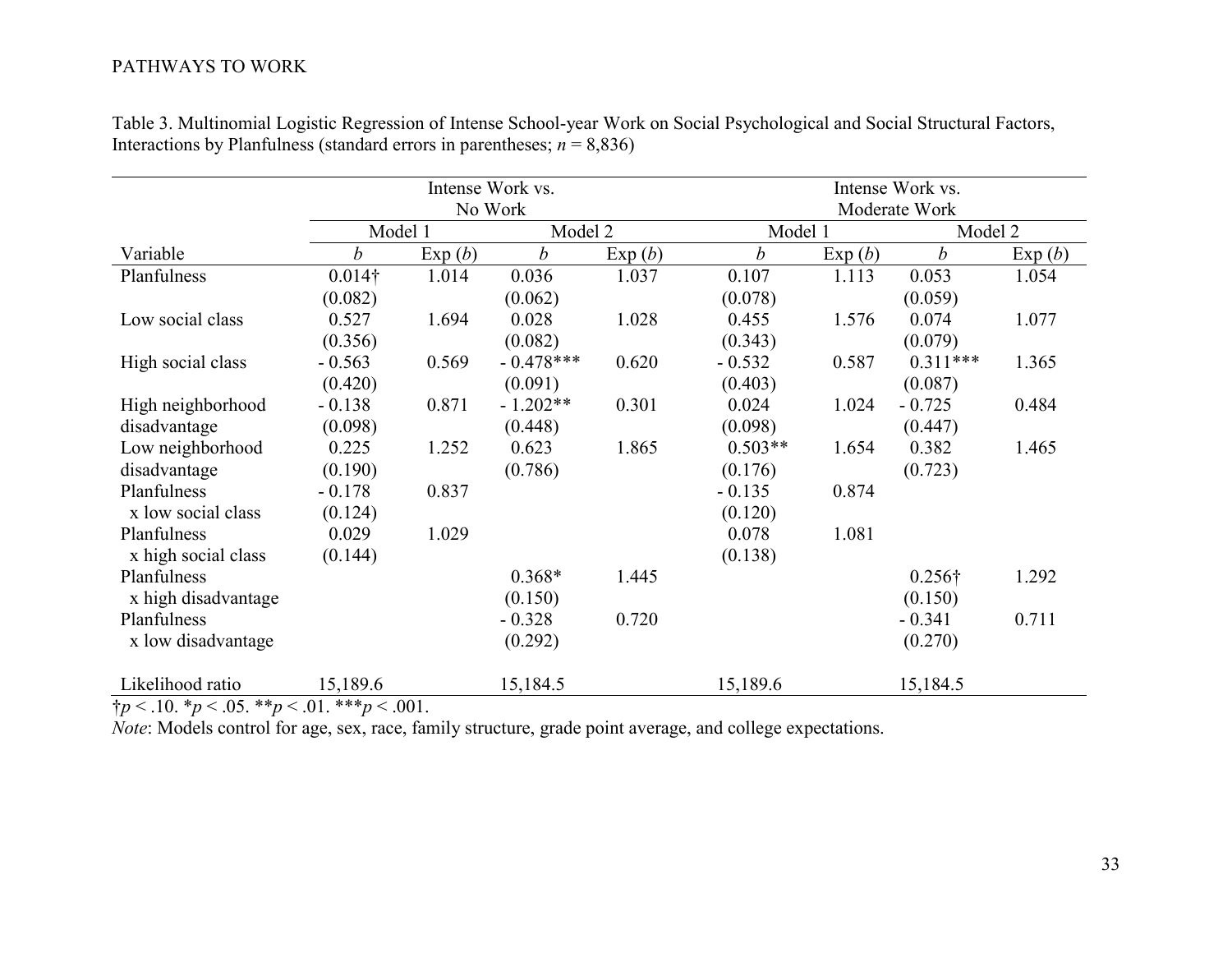|                      |                  |        | Intense Work vs. |         | Intense Work vs. |         |                  |         |  |
|----------------------|------------------|--------|------------------|---------|------------------|---------|------------------|---------|--|
|                      | No Work          |        |                  |         | Moderate Work    |         |                  |         |  |
|                      | Model 1          |        |                  | Model 2 |                  | Model 1 |                  | Model 2 |  |
| Variable             | $\boldsymbol{b}$ | Exp(b) | $\boldsymbol{b}$ | Exp(b)  | $\boldsymbol{b}$ | Exp(b)  | $\boldsymbol{b}$ | Exp(b)  |  |
| College expectations | $-0.111*$        | 0.895  | $-0.042$         | 0.959   | $-0.117**$       | 0.890   | $-0.067\dagger$  | 0.935   |  |
|                      | (0.046)          |        | (0.038)          |         | (0.043)          |         | (0.036)          |         |  |
| Low social class     | $-0.619**$       | 0.538  | 0.032            | 1.033   | $-0.416*$        | 0.660   | 0.077            | 1.080   |  |
|                      | (0.214)          |        | (0.082)          |         | (0.205)          |         | (0.079)          |         |  |
| High social class    | 0.358            | 1.430  | $-0.470***$      | 0.625   | 0.042            | 1.043   | $-0.306***$      | 0.736   |  |
|                      | (0.381)          |        | (0.092)          |         | (0.355)          |         | (0.088)          |         |  |
| High neighborhood    | $-0.145$         | 0.865  | $-0.218$         | 0.804   | 0.020            | 1.020   | $-0.137$         | 0.872   |  |
| disadvantage         | (0.098)          |        | (0.249)          |         | (0.098)          |         | (0.247)          |         |  |
| Low neighborhood     | $-0.205$         | 0.815  | 0.993            | 2.699   | $-0.497**$       | 0.608   | $-0.226$         | 0.798   |  |
| disadvantage         | (0.190)          |        | (1.002)          |         | (0.176)          |         | (0.838)          |         |  |
| College expectations | $0.226***$       | 1.254  |                  |         | $0.171**$        | 1.186   |                  |         |  |
| x low social class   | (0.067)          |        |                  |         | (0.064)          |         |                  |         |  |
| College expectations | $-0.222*$        | 0.801  |                  |         | $-0.091$         | 0.913   |                  |         |  |
| x high social class  | (0.105)          |        |                  |         | (0.098)          |         |                  |         |  |
| College expectations |                  |        | 0.027            | 1.027   |                  |         | 0.053            | 1.054   |  |
| x high disadvantage  |                  |        | (0.077)          |         |                  |         | (0.076)          |         |  |
| College expectations |                  |        | $-0.334$         | 0.716   |                  |         | $-0.081$         | 0.922   |  |
| x low disadvantage   |                  |        | (0.271)          |         |                  |         | (0.230)          |         |  |
| Likelihood ratio     | 15,170.8         |        | 15,190.1         |         | 15,170.8         |         | 15,190.1         |         |  |

Table 4. Multinomial Logistic Regression of Intense School-year Work on Social Psychological and Social Structural Factors, Interactions by College Expectations (standard errors in parentheses;  $n = 8,836$ )

 $\frac{1}{4}p < .10.$   $\frac{1}{2}p < .05.$   $\frac{1}{4}p < .01.$   $\frac{1}{4}p < .001.$ 

*Note*: Models control for age, sex, race, family structure, grade point average, and planfulness.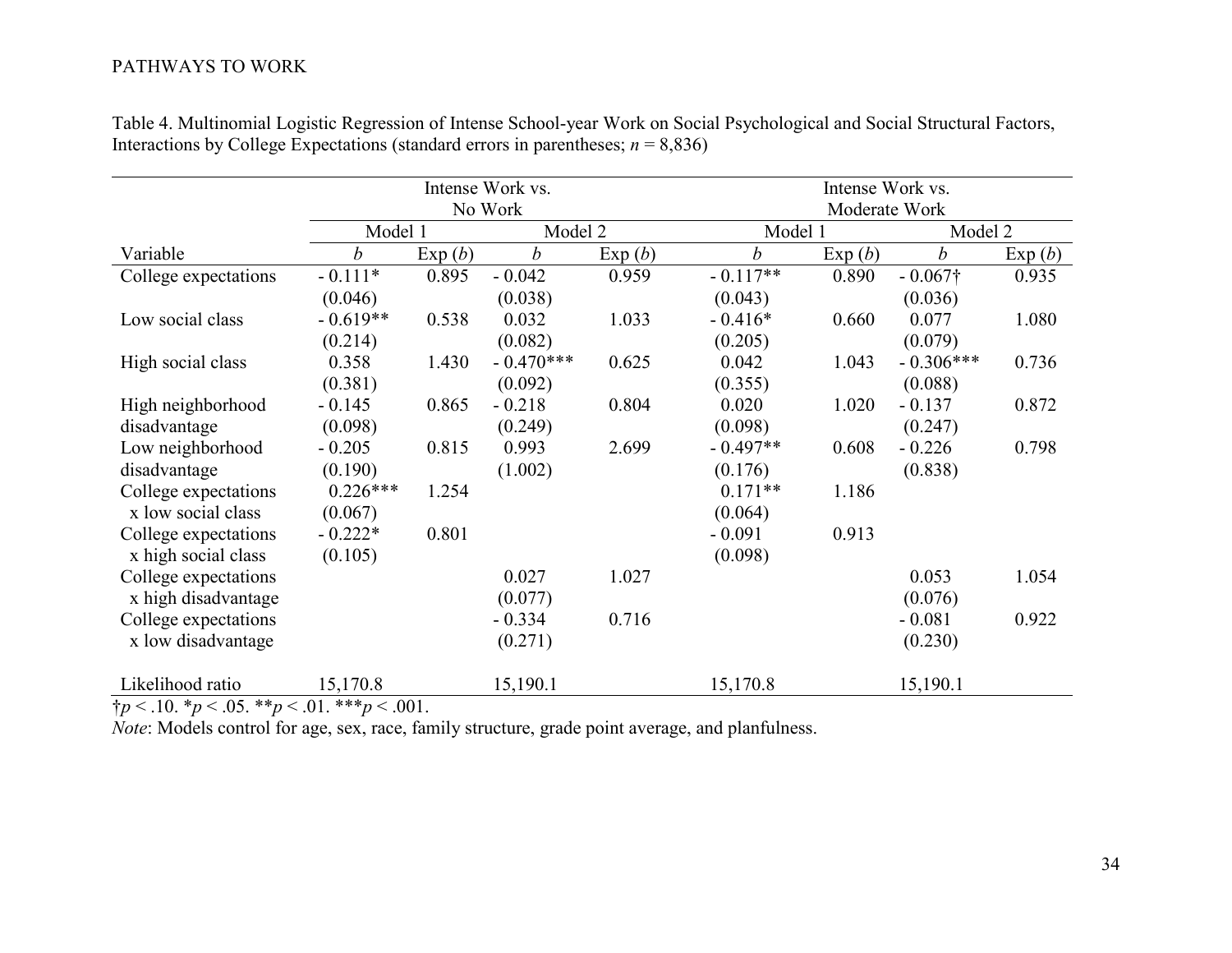| Table 5. Multinomial Logistic Regression of Intense Summer Work on Social Psychological and Social Structural Factors |  |
|-----------------------------------------------------------------------------------------------------------------------|--|
| $(n = 8,836)$                                                                                                         |  |

|                                |                  | Intense Work vs. |        |                  | Intense Work vs. |        |  |  |
|--------------------------------|------------------|------------------|--------|------------------|------------------|--------|--|--|
|                                |                  | No Work          |        |                  | Moderate Work    |        |  |  |
| Variable                       | $\boldsymbol{b}$ | <b>SE</b>        | Exp(b) | $\boldsymbol{b}$ | <b>SE</b>        | Exp(b) |  |  |
| Low social class               | 0.008            | 0.067            | 1.008  | 0.102            | 0.068            | 1.107  |  |  |
| High social class              | $-0.112$         | 0.072            | 0.894  | $-0.107$         | 0.068            | 0.899  |  |  |
| High neighborhood disadvantage | $-0.331***$      | 0.079            | 0.718  | $-0.078$         | 0.084            | 0.925  |  |  |
| Low neighborhood disadvantage  | $0.298*$         | 0.146            | 1.347  | $-0.067$         | 0.121            | 0.935  |  |  |
| Planfulness                    | $-0.016$         | 0.045            | 0.984  | $0.078\dagger$   | 0.044            | 1.081  |  |  |
| College expectations           | 0.030            | 0.029            | 1.030  | $-0.007$         | 0.029            | 0.993  |  |  |
| Grade point average            | $0.121**$        | 0.037            | 1.129  | 0.043            | 0.036            | 1.044  |  |  |
| Age                            | $0.688***$       | 0.027            | 1.990  | $0.618***$       | 0.027            | 1.855  |  |  |
| Female                         | $-0.675***$      | 0.057            | 0.509  | $-0.297***$      | 0.055            | 0.743  |  |  |
| <b>Black</b>                   | $-1.101***$      | 0.086            | 0.333  | $-0.391***$      | 0.092            | 0.676  |  |  |
| Hispanic                       | $-0.989***$      | 0.089            | 0.372  | $-0.139$         | 0.098            | 0.870  |  |  |
| Asian                          | $-1.722***$      | 0.149            | 0.179  | $-0.681***$      | 0.165            | 0.506  |  |  |
| Other race                     | $-0.691**$       | 0.219            | 0.501  | $-0.252$         | 0.228            | 0.777  |  |  |
| Two biological parents         | 0.051            | 0.058            | 1.052  | 0.057            | 0.057            | 1.059  |  |  |
|                                |                  |                  |        |                  |                  |        |  |  |
| Intercept                      | $-9.871***$      | 0.444            |        | $-9.192***$      | 0.432            |        |  |  |
| Likelihood ratio               | 15,931.4†        |                  |        | 15,931.4†        |                  |        |  |  |

†*p* < .10. \**p* < .05. \*\**p* < .01. \*\*\**p* < .001.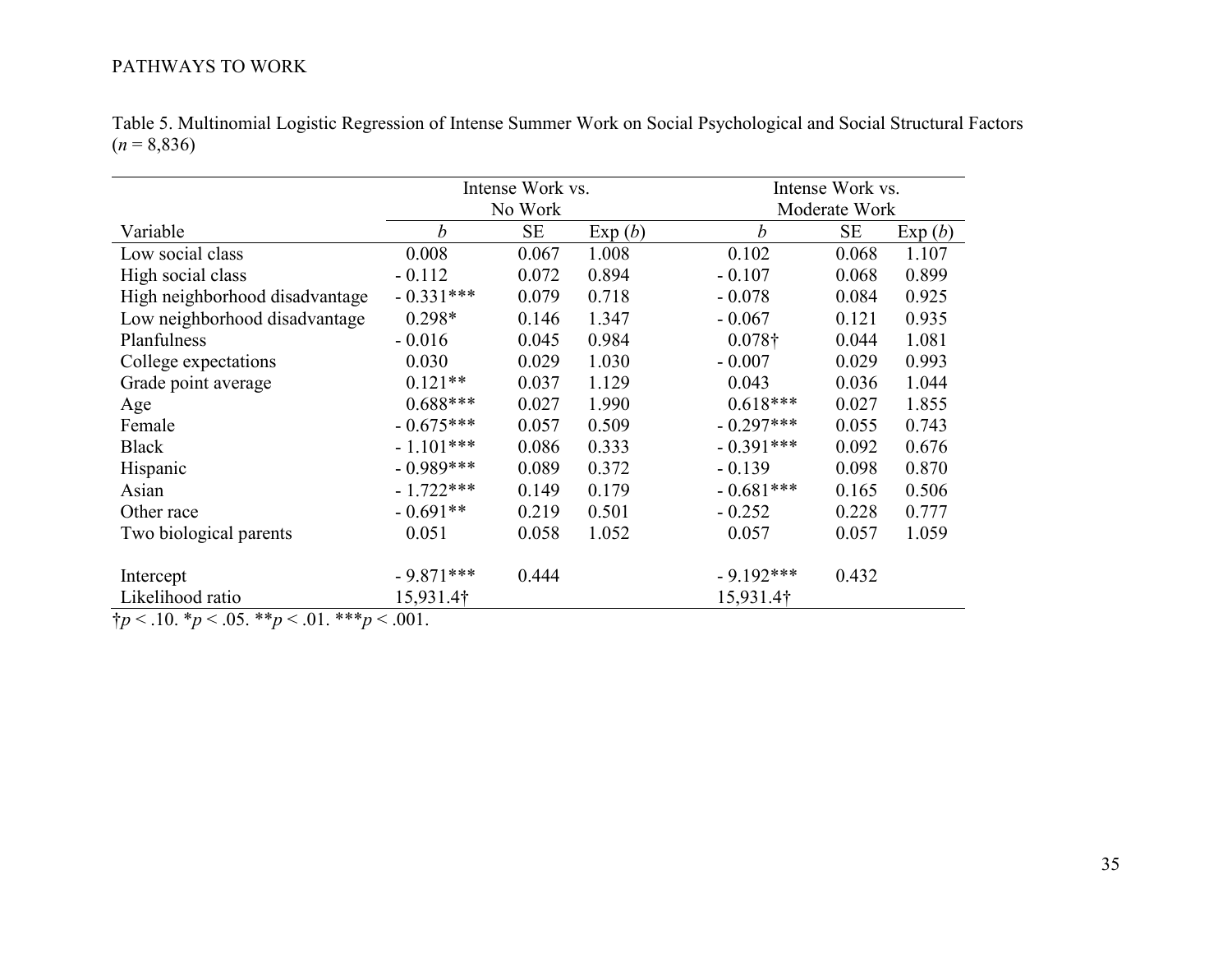|                     |                  | Intense Work vs. |                  | Intense Work vs. |                  |        |                  |        |  |
|---------------------|------------------|------------------|------------------|------------------|------------------|--------|------------------|--------|--|
|                     |                  | No Work          |                  |                  | Moderate Work    |        |                  |        |  |
|                     | Model 1          |                  | Model 2          |                  | Model 1          |        | Model 2          |        |  |
| Variable            | $\boldsymbol{b}$ | Exp(b)           | $\boldsymbol{b}$ | Exp(b)           | $\boldsymbol{b}$ | Exp(b) | $\boldsymbol{b}$ | Exp(b) |  |
| Planfulness         | 0.018            | 1.018            | $-0.021$         | 0.979            | $0.145*$         | 1.156  | $0.118*$         | 1.125  |  |
|                     | (0.068)          |                  | (0.051)          |                  | (0.065)          |        | (0.049)          |        |  |
| Low social class    | 0.241            | 1.273            | 0.008            | 1.008            | 0.490†           | 1.632  | 0.103            | 1.108  |  |
|                     | (0.293)          |                  | (0.067)          |                  | (0.290)          |        | (0.068)          |        |  |
| High social class   | $-0.025$         | 0.975            | $-0.112$         | 0.894            | 0.175            | 1.191  | $-0.106$         | 0.899  |  |
|                     | (0.323)          |                  | (0.072)          |                  | (0.301)          |        | (0.068)          |        |  |
| High neighborhood   | $-0.330***$      | 0.719            | $-0.372$         | 0.689            | $-0.076$         | 0.927  | $0.627\dagger$   | 1.872  |  |
| disadvantage        | (0.079)          |                  | (0.338)          |                  | (0.084)          |        | (0.363)          |        |  |
| Low neighborhood    | $0.300*$         | 1.350            | 0.616            | 1.852            | $-0.066$         | 0.936  | 0.184            | 1.202  |  |
| disadvantage        | (0.147)          |                  | (0.643)          |                  | (0.121)          |        | (0.517)          |        |  |
| Planfulness         | $-0.084$         | 0.919            |                  |                  | $-0.141$         | 0.868  |                  |        |  |
| x low social class  | (0.102)          |                  |                  |                  | (0.102)          |        |                  |        |  |
| Planfulness         | $-0.031$         | 0.969            |                  |                  | $-0.102$         | 0.903  |                  |        |  |
| x high social class | (0.113)          |                  |                  |                  | (0.106)          |        |                  |        |  |
| Planfulness         |                  |                  | 0.015            | 1.015            |                  |        | $-0.250*$        | 0.779  |  |
| x high disadvantage |                  |                  | (0.117)          |                  |                  |        | (0.124)          |        |  |
| Planfulness         |                  |                  | $-0.119$         | 0.888            |                  |        | $-0.093$         | 0.911  |  |
| x low disadvantage  |                  |                  | (0.232)          |                  |                  |        | (0.189)          |        |  |
| Likelihood ratio    | 15,929.2†        |                  | 15,925.1†        |                  | 15,929.2†        |        | 15,925.1†        |        |  |

Table 6. Multinomial Logistic Regression of Intense Summer Work on Social Psychological and Social Structural Factors, Interactions by Planfulness (standard errors in parentheses;  $n = 8,836$ )

 $\frac{1}{4}p < .10.$   $\frac{1}{2}p < .05.$   $\frac{1}{4}p < .01.$   $\frac{1}{4}p < .001.$ 

*Note*: Models control for age, sex, race, family structure, grade point average, and college expectations.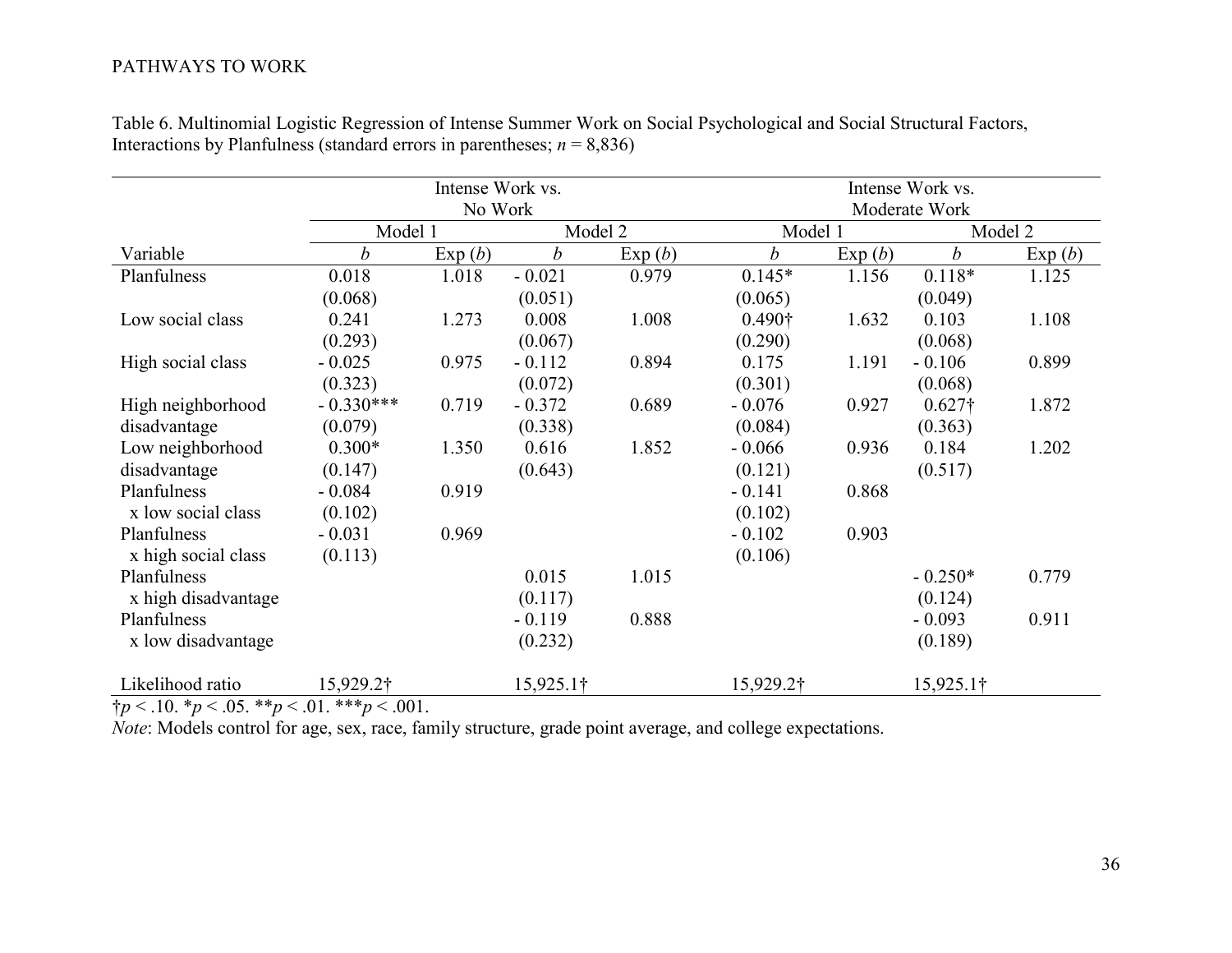|                      |             |        | Intense Work vs. |        | Intense Work vs. |        |                  |        |  |
|----------------------|-------------|--------|------------------|--------|------------------|--------|------------------|--------|--|
|                      |             |        | No Work          |        | Moderate Work    |        |                  |        |  |
|                      | Model 1     |        | Model 2          |        | Model 1          |        | Model 2          |        |  |
| Variable             | b           | Exp(b) | $\boldsymbol{b}$ | Exp(b) | $\boldsymbol{b}$ | Exp(b) | $\boldsymbol{b}$ | Exp(b) |  |
| College expectations | 0.026       | 1.026  | 0.015            | 1.015  | $-0.046$         | 0.955  | $-0.049$         | 0.952  |  |
|                      | (0.036)     |        | (0.032)          |        | (0.039)          |        | (0.032)          |        |  |
| Low social class     | $-0.035$    | 0.966  | 0.001            | 1.001  | $-0.146$         | 0.864  | 0.104            | 1.110  |  |
|                      | (0.181)     |        | (0.067)          |        | (0.184)          |        | (0.068)          |        |  |
| High social class    | $-0.077$    | 0.926  | $-0.108$         | 0.898  | $-0.304$         | 0.738  | $-0.096$         | 0.908  |  |
|                      | (0.323)     |        | (0.072)          |        | (0.313)          |        | (0.068)          |        |  |
| High neighborhood    | $-0.331***$ | 0.718  | $-0.622**$       | 0.537  | $-0.078$         | 0.925  | $-0.776***$      | 0.460  |  |
| disadvantage         | (0.079)     |        | (0.212)          |        | (0.084)          |        | (0.221)          |        |  |
| Low neighborhood     | $0.299*$    | 1.349  | 0.170            | 1.185  | $-0.064$         | 0.938  | 0.112            | 1.119  |  |
| disadvantage         | (0.147)     |        | (0.822)          |        | (0.121)          |        | (0.713)          |        |  |
| College expectations | 0.015       | 1.015  |                  |        | 0.082            | 1.085  |                  |        |  |
| x low social class   | (0.056)     |        |                  |        | (0.057)          |        |                  |        |  |
| College expectations | $-0.009$    | 0.991  |                  |        | 0.058            | 1.060  |                  |        |  |
| x high social class  | (0.088)     |        |                  |        | (0.085)          |        |                  |        |  |
| College expectations |             |        | 0.096            | 1.101  |                  |        | $0.230***$       | 1.259  |  |
| x high disadvantage  |             |        | (0.064)          |        |                  |        | (0.068)          |        |  |
| College expectations |             |        | 0.036            | 1.037  |                  |        | $-0.045$         | 0.956  |  |
| x low disadvantage   |             |        | (0.220)          |        |                  |        | (0.190)          |        |  |
| Likelihood ratio     | 15,928.9†   |        | 15,919.4         |        | 15,928.9†        |        | 15,919.4         |        |  |

Table 7. Multinomial Logistic Regression of Intense Summer Work on Social Psychological and Social Structural Factors, Interactions by College Expectations (standard errors in parentheses;  $n = 8,836$ )

 $\frac{1}{4}p < .10.$   $\frac{1}{2}p < .05.$   $\frac{1}{4}p < .01.$   $\frac{1}{4}p < .001.$ 

*Note*: Models control for age, sex, race, family structure, grade point average, and planfulness.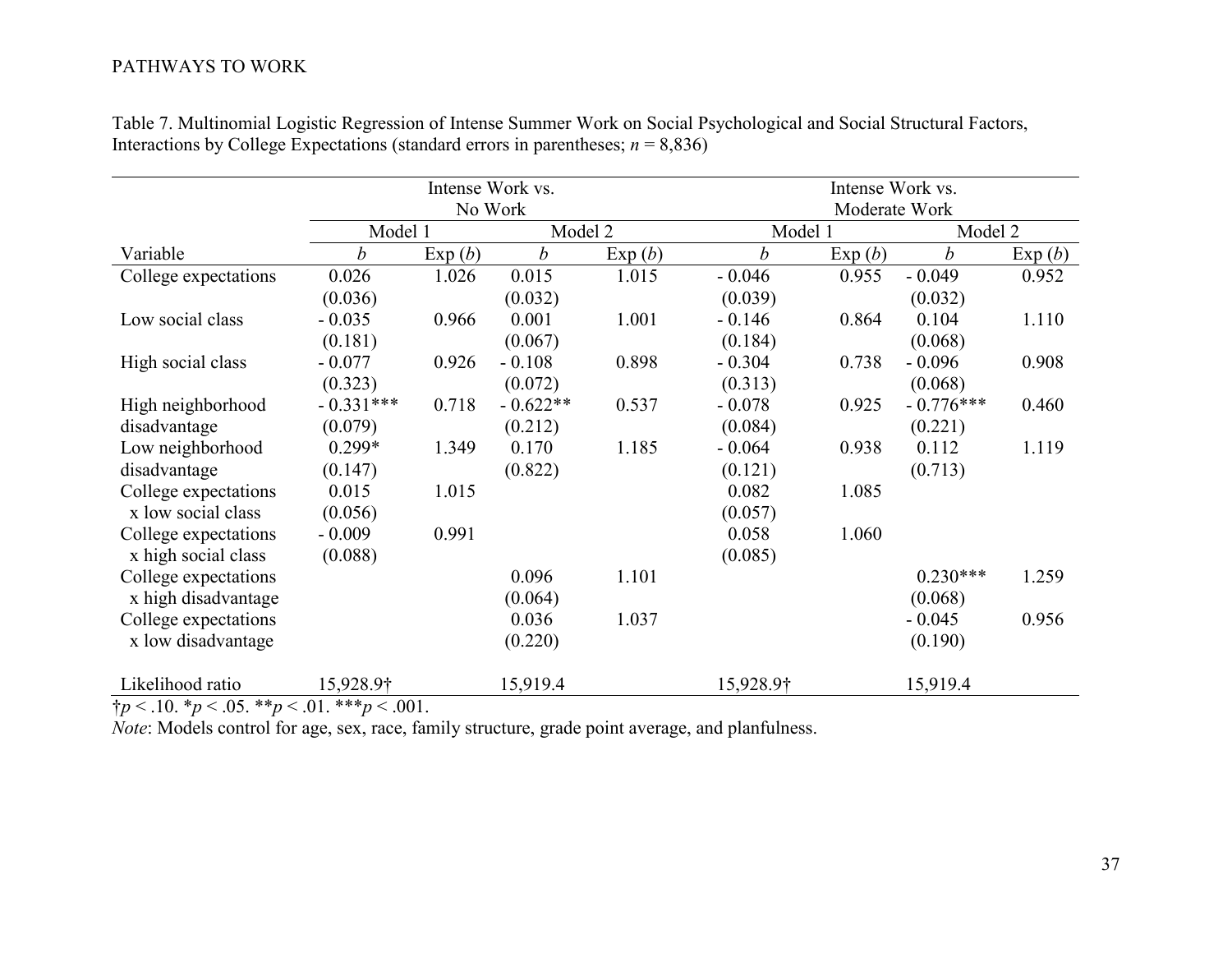

Figure 1. Probability of School-year Intense Work across Levels of Planfulness among Categories of Neighborhood Disadvantage (contrasted with those who did not work)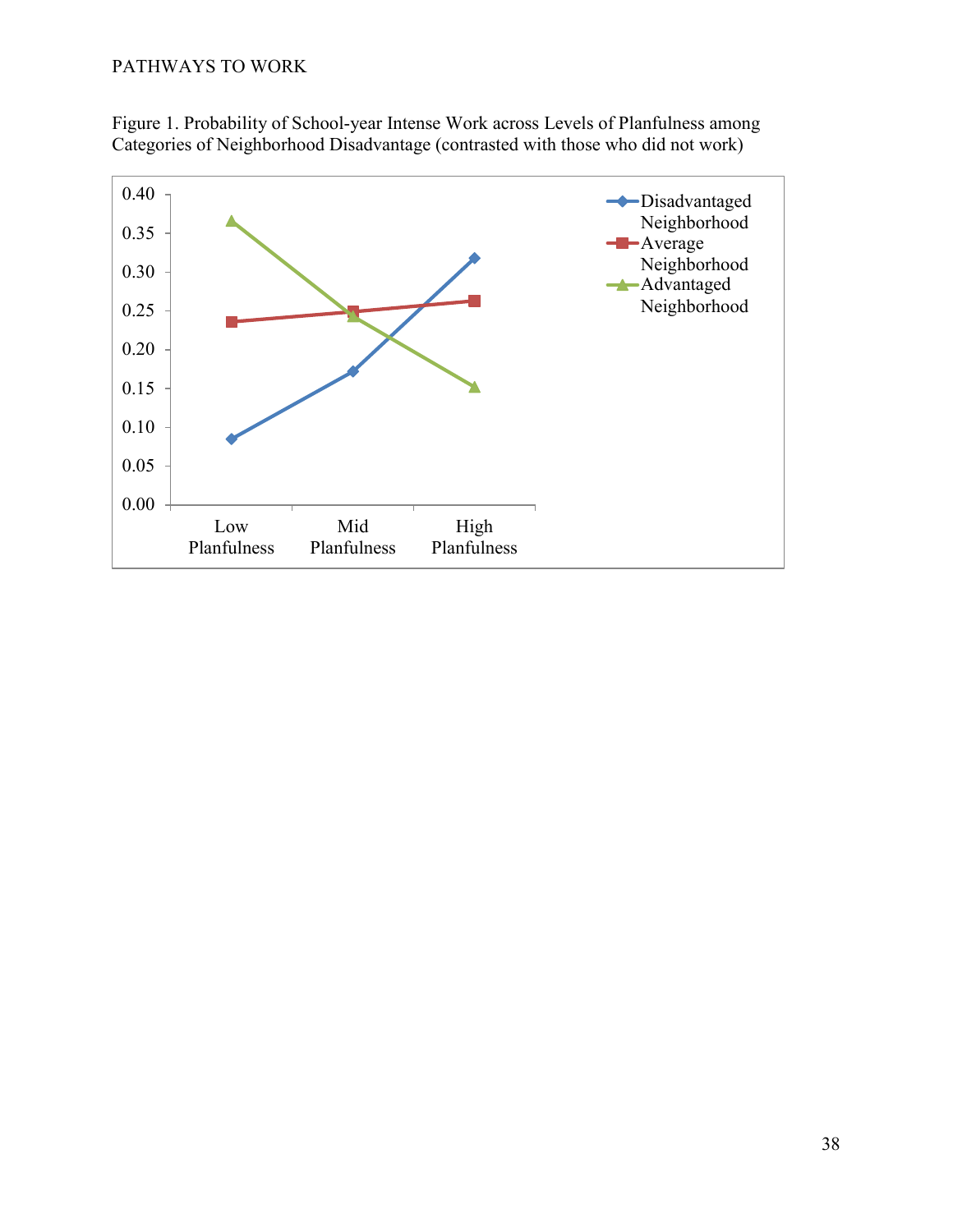

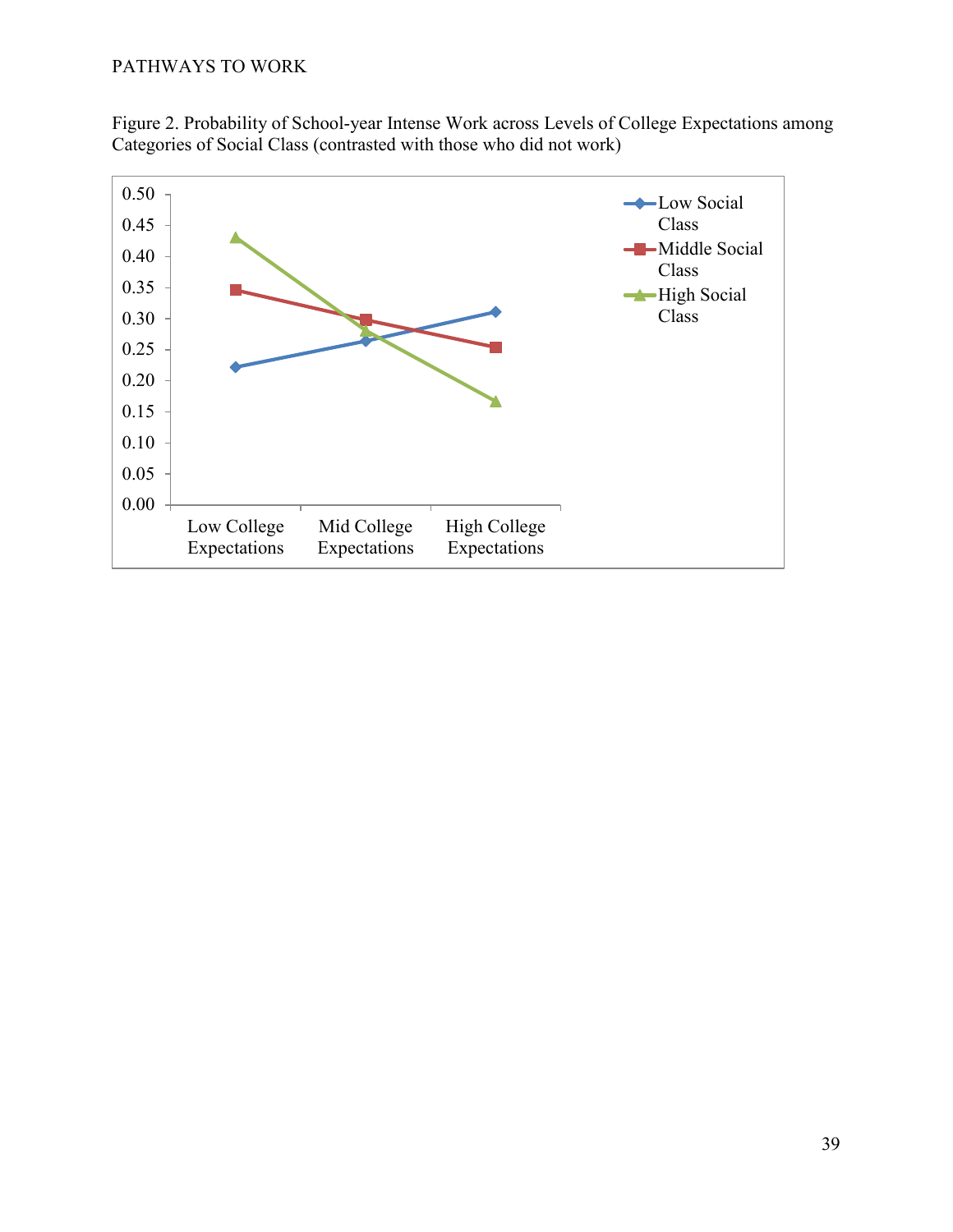

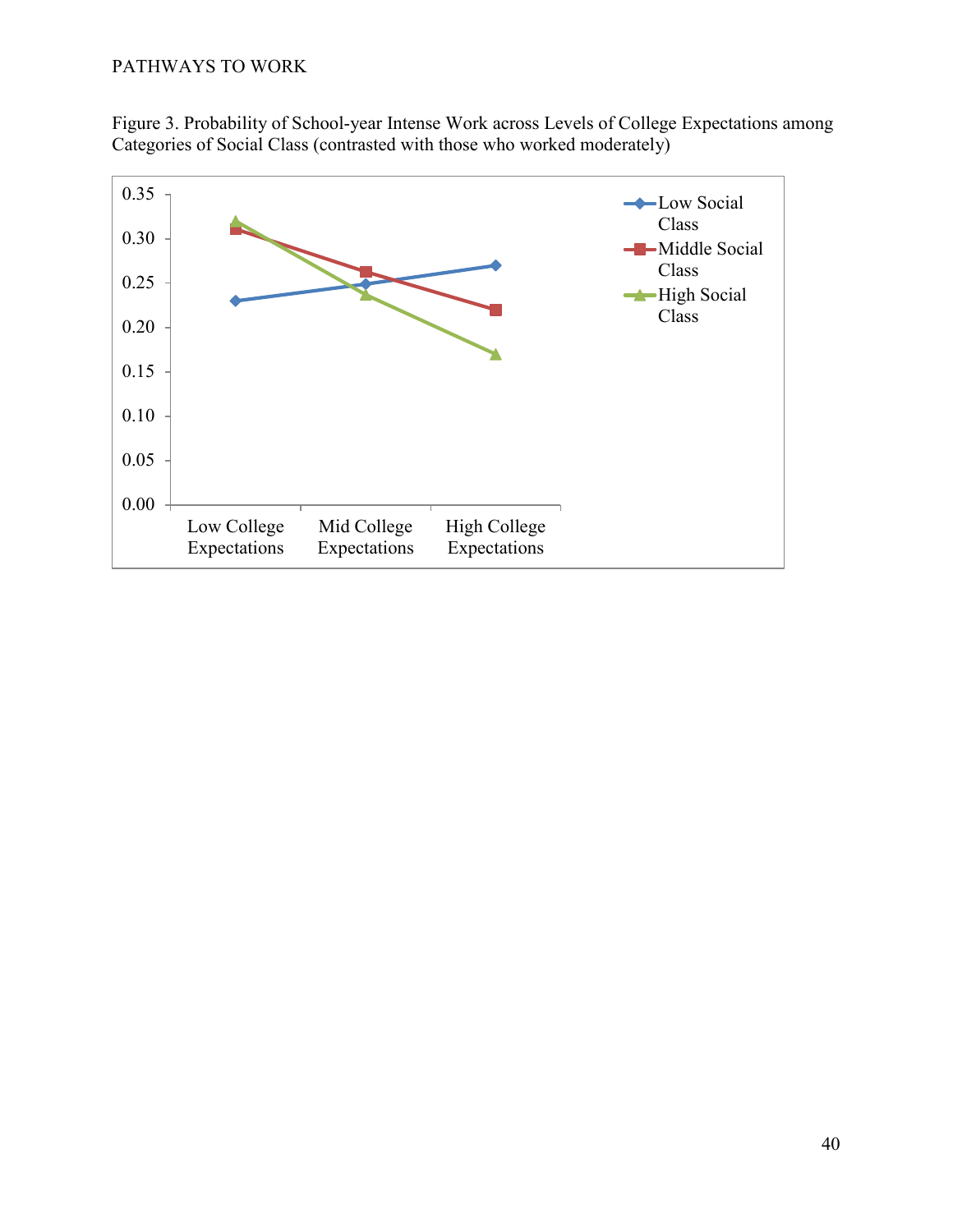Figure 4. Probability of Summer Intense Work across Levels of Planfulness among Categories of Neighborhood Disadvantage (contrasted with those who worked moderately)